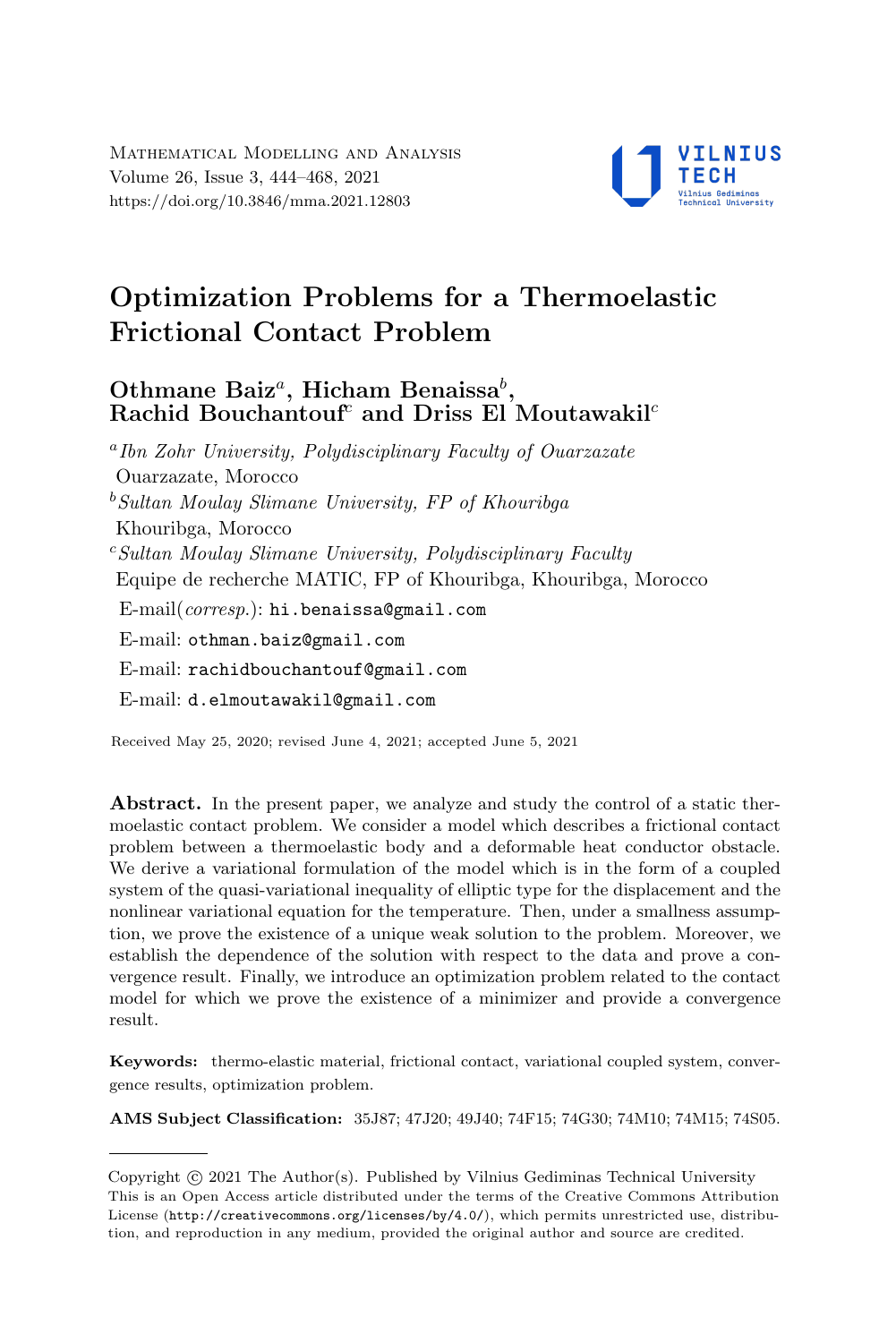# 1 Introduction

Currently, the study of contact problems involving thermo-elastic materials remains an active research area. Due to the intrinsic coupling between mechanical and thermal energy, these materials has attracted the attention of industry and engineering researchers. For this reason, a considerable effort has been made in its modelling and numerical simulations of contact problems, and the literature concerning this topic is rather extensive. For instance, we can see [\[2,](#page-23-0)[3,](#page-23-1)[4,](#page-23-2)[6,](#page-23-3)[7,](#page-23-4)[8\]](#page-23-5) for general thermoelastic models and their analysis, [\[9,](#page-23-6)[14,](#page-23-7)[15,](#page-23-8)[16,](#page-23-9)[21,](#page-24-0)[22\]](#page-24-1) for the mathematical treatment of optimal control for a system governed by variational equations and inequalities. Moreover, we refer to  $[1, 11, 12, 13, 17, 19, 20]$  $[1, 11, 12, 13, 17, 19, 20]$  $[1, 11, 12, 13, 17, 19, 20]$  $[1, 11, 12, 13, 17, 19, 20]$  $[1, 11, 12, 13, 17, 19, 20]$  $[1, 11, 12, 13, 17, 19, 20]$  $[1, 11, 12, 13, 17, 19, 20]$  $[1, 11, 12, 13, 17, 19, 20]$  $[1, 11, 12, 13, 17, 19, 20]$  $[1, 11, 12, 13, 17, 19, 20]$  $[1, 11, 12, 13, 17, 19, 20]$  $[1, 11, 12, 13, 17, 19, 20]$  $[1, 11, 12, 13, 17, 19, 20]$ and more recently [\[5,](#page-23-14)[18\]](#page-24-5) for some comprehensive references on analysis optimal control problems arising from contact models.

The aim of this paper is to deal with a model describing the static process of frictional contact between a thermo-elastic body and a deformable foundation. After proving the unique weak solvability of the contact problem, as well as a convergence result of the solution with respect to the data, we consider an optimization problem related to our contact problem, for which we provide under some smallness conditions, the existence of a minimizer and a convergence result.

The paper is organized as follows. In Section [2,](#page-1-0) we introduce the thermoelastic frictional contact model, we list the assumptions on the data and derive its variational formulation, which is given as a coupled system for the displacement and the temperature fields. In Section [3,](#page-5-0) we state and prove the main existence and uniqueness result, Theorem [1.](#page-5-1) In Section [4,](#page-11-0) we prove the continuous dependence of the weak solution on the set of constraints with respect to the data and prove a convergence result, Theorem [2.](#page-12-0) Finally, in Section [5,](#page-20-0) we introduce a class of optimization problems related to the contact model and provide their solvability, Theorem [3.](#page-21-0) In addition, we give two examples of optimization problems that illustrate our results.

# <span id="page-1-0"></span>2 A frictional thermoelastic contact problem

The physical setting of our contact problem is described as follows: we consider a thermoelastic body occupying, in its reference configuration, a bounded domain  $\Omega \subset \mathbb{R}^d$ ,  $d = 2, 3$  with a sufficiently regular boundary  $\Gamma$ . The boundary  $\Gamma$  is partitioned into four disjoint measurable parts  $\Gamma_1$ ,  $\Gamma_2$ ,  $\Gamma_3$  and  $\Gamma_4$ , such that  $meas(\Gamma_1) > 0$ . The body is clamped on  $\Gamma_1$  and is subjected to a given volume force  $f_0$  and heat source  $q_0$  in  $\Omega$ . Moreover, it is acted upon by a given surface traction  $f_2$  on  $\Gamma_2$  and a null variation of temperature on  $\Gamma_1 \cup \Gamma_2$ . Finally, the body could come in frictional contact with two obstacles over  $\Gamma_3$  and  $\Gamma_4$ .

To derive the mathematical model describing the previous physical setting, let  $u(x)$ ,  $\sigma(x)$ ,  $\theta(x)$  and  $q_T(x)$  represent the displacement field, the stress tensor field, the temperature field, and the heat flux vector field, respectively. In what follows, to simplify the notation, we do not indicate explicitly the dependence of various functions on the spatial variable  $x \in \Omega \cup \Gamma$ , that is, we write, for example,  $\sigma$  instead of  $\sigma(x)$ . Moreover, the summation convention over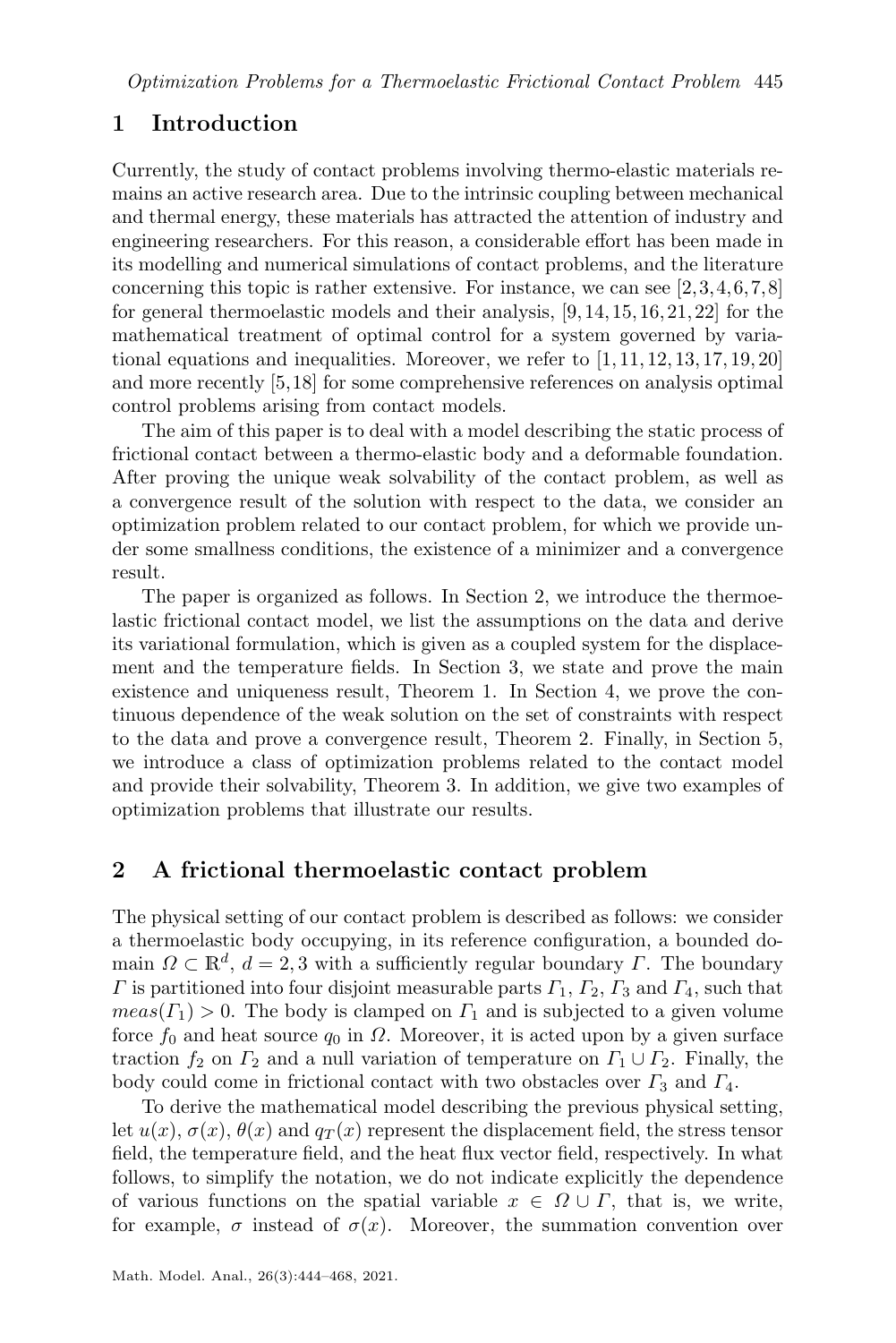repeated indices is used and the index that follows a comma indicates the partial derivative with respect to the corresponding component of the independent variable, e.g.  $u_{i,j} = \partial u_i / \partial x_j$ .

Let  $\mathbb{S}^d$  be the space of second-order symmetric tensors on  $\mathbb{R}^d$ , or equivalently, the space of symmetric matrices of order d. We define the inner products and the associated norms on  $\mathbb{R}^d$  and  $\mathbb{S}^d$  as follows

$$
u \cdot v = u_i v_i, \quad ||v|| = (v \cdot v)^{\frac{1}{2}}, \quad \forall u, v \in \mathbb{R}^d,
$$
  

$$
\sigma \cdot \tau = \sigma_{ij} \tau_{ij}, \quad ||\tau|| = (\tau \cdot \tau)^{\frac{1}{2}}, \quad \forall \sigma, \tau \in \mathbb{S}^d.
$$

Let  $\nu$  denotes the unit outward normal to the boundary  $\Gamma$ . Then, the normal and tangential components of the displacement vector  $v \in \mathbb{R}^d$  and the stress tensor  $\sigma \in \mathbb{S}^d$  on  $\Gamma$  are given by

<span id="page-2-1"></span><span id="page-2-0"></span>
$$
v_{\nu} = v \cdot \nu, \quad v_{\tau} = v - v_{\nu} \nu; \quad \sigma_{\nu} = (\sigma \nu) \cdot \nu, \quad \sigma_{\tau} = \sigma \nu - \sigma_{\nu} \nu.
$$

Under these notations, the frictional thermoelastic contact problem can be formulated as follows.

Problem [P]. Find a displacement  $u: \Omega \to \mathbb{R}^d$  and a temperature  $\theta: \Omega \to \mathbb{R}$ such that

<span id="page-2-8"></span>
$$
\sigma = \mathcal{F}\varepsilon(u) - \mathcal{M}\theta \quad \text{in} \quad \Omega,\tag{2.1}
$$

$$
q_T = -\mathcal{K}\nabla\theta \quad \text{in} \quad \Omega,\tag{2.2}
$$

<span id="page-2-3"></span><span id="page-2-2"></span>
$$
\text{Div}\,\sigma + f_0 = 0 \quad \text{in} \quad \Omega, \quad \text{div}\,q_T = q_0 \quad \text{in} \quad \Omega,\tag{2.3}
$$

$$
u = 0 \quad \text{on} \quad \Gamma_1, \quad \sigma \nu = f_2 \quad \text{on} \quad \Gamma_2, \quad \theta = 0 \quad \text{on} \quad \Gamma_1 \cup \Gamma_2,\tag{2.4}
$$
\n
$$
\sigma_{\nu} = -S,
$$

$$
\begin{aligned}\n\|\sigma_{\tau}\| &\leq S, \\
\|\sigma_{\tau}\| &\lt S \Rightarrow u_{\tau} = 0, \\
\sigma_{\tau} = -S \frac{u_{\tau}}{\|u_{\tau}\|} \Rightarrow \exists \lambda > 0 \quad u_{\tau} = -\lambda \sigma_{\tau}\n\end{aligned}\n\qquad \text{on} \quad \Gamma_3,
$$
\n(2.5)

<span id="page-2-5"></span><span id="page-2-4"></span>
$$
q_T \cdot \nu = k_T (u_\nu - g) \varphi_L (\theta - \theta_F) \quad \text{on} \quad \Gamma_3,
$$
\n(2.6)

<span id="page-2-6"></span>
$$
\sigma_{\nu} = -p_{\nu}(u_{\nu} - g) h_{\nu}(\theta - \theta_F),
$$
\n
$$
\|\sigma_{\tau}\| \leq p_{\tau}(u_{\nu} - g) h_{\tau}(\theta - \theta_F),
$$
\n
$$
\|\sigma_{\tau}\| < p_{\tau}(u_{\nu} - g) h_{\tau}(\theta - \theta_F) \text{ if } u_{\tau} = 0,
$$
\n
$$
\sigma_{\tau} = -p_{\tau}(u_{\nu} - g) h_{\tau}(\theta - \theta_F) \frac{u_{\tau}}{\|u_{\tau}\|} \text{ if } u_{\tau} \neq 0
$$
\n(2.7)

<span id="page-2-7"></span>
$$
-q_T \cdot \nu \le 0, \quad (\theta - \theta_F) \le 0, \quad (q_T \cdot \nu) (\theta - \theta_F) = 0 \quad \text{on} \quad \Gamma_4. \tag{2.8}
$$

Equations  $(2.1)$ – $(2.2)$  represent the thermo-elastic constitutive law of the material in which  $\mathcal{F} = (f_{ijkl})$ ,  $\mathcal{M} = (m_{ij})$  and  $\mathcal{K} = (k_{ij})$  are the elastic, the thermal expansion and thermal conductivity tensors, where  $\varepsilon(u) = (\varepsilon_{ij}) =$  $(\frac{1}{2}(u_{i,j} + u_{j,i}))$  is the linearized strain tensor. Equations [\(2.3\)](#page-2-2) are the equilibrium equations for the stress and the heat flux fields where Div and div denote the divergence operator, respectively for tensor and vector valued functions. The relations [\(2.4\)](#page-2-3) are the mechanical and thermal boundary conditions. Conditions [\(2.5\)](#page-2-4) represents Tresca's contact model, i.e., a nonpositive normal stress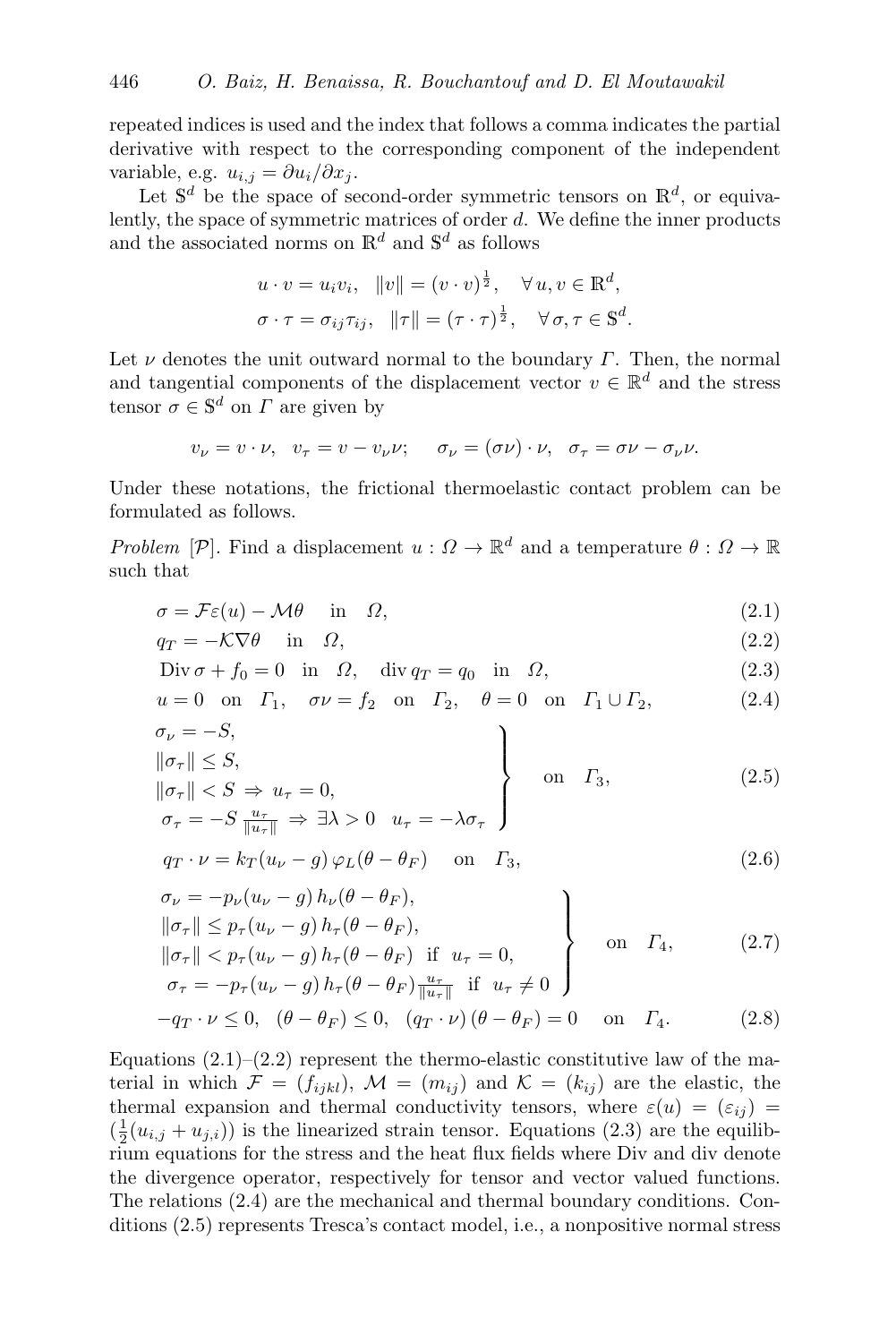$-S$  is imposed on given contact surface and the tangential stress is bounded by prescribed friction bound  $S$ , so if such a limit is not attained, sliding does not occur. Equation [\(2.6\)](#page-2-5) represents the heat flow between a body and heat conductor foundation, where  $g$  is the gap function between the body and the foundation on the contact interface  $\Gamma_3$  or  $\Gamma_4$ ,  $\theta_F \in \mathbb{R}^*_+$  is the temperature of the foundation,  $k_T$  is the coefficient of heat exchange between it and the body, and  $\varphi_L$  is the truncation function defined for a given large constant  $L > 0$  by

<span id="page-3-2"></span>
$$
\varphi_L(s) = \begin{cases} s & \text{if } |s| \le L, \\ L \frac{s}{|s|} & \text{if } |s| > L. \end{cases}
$$
 (2.9)

Note that  $\varphi_L$  is *L*-bounded and 1-Lipschitz continuous function. Relations [\(2.7\)](#page-2-6) describes the normal compliance contact condition coupled with Coulomb's friction law over  $\Gamma_4$ , where  $p_{\nu}$  is a prescribed nonnegative function depending on the relative temperature  $\theta - \theta_F$  and vanishing for negative arguments,  $p_\tau$  is a given function depending on  $u_{\nu}-g$ , and  $h_{\tau} \geq 0$  is the coefficient of friction which depends on  $\theta - \theta_F$ . Finally, Equation [\(2.8\)](#page-2-7) denotes temperature dependent Signorini's law. It means that the heat flux is assumed to be unilateral from the foundation to the body, and then the body temperature does not exceed the foundation's temperature  $\theta_F$  on the contact parts.

In order to derive a weak formulation of [P](#page-2-8)roblem  $(\mathcal{P})$ , we introduce the following spaces

$$
H = L^{2}(\Omega)^{d}, \quad H_{1} = H^{1}(\Omega)^{d}, \quad H = \{\tau = (\tau_{ij}); \ \tau_{ij} = \tau_{ji} \in L^{2}(\Omega)\},
$$

which are real Hilbert spaces for the following inner products and their associated norms

$$
(u,v)_H = \int_{\Omega} u_i v_i dx, \quad (u,v)_H = (u,v)_H + (\varepsilon(u), \varepsilon(v))_{\mathcal{H}}, \quad (\sigma, \tau)_{\mathcal{H}} = \int_{\Omega} \sigma_{ij} \tau_{ij} dx.
$$

Then, we consider the sets of admissible displacements and temperatures, defined by

$$
V = \{v \in H_1, v = 0 \text{ on } \Gamma_1\}, Q = \{\xi \in H^1(\Omega), \xi = 0 \text{ on } \Gamma_1 \cup \Gamma_2\},
$$
  

$$
W = \{\xi \in Q, \xi \leq \theta_F \text{ on } \Gamma_4\}.
$$

Over the spaces  $V$  and  $Q$ , we consider the following inner products and associated norms

$$
(u, v)_V = (\varepsilon(u), \varepsilon(v))_{\mathcal{H}}, \quad ||u||_V = (u, u)_V^{1/2}, \quad \forall u, v \in V,
$$
  

$$
(\theta, \xi)_Q = (\nabla \theta, \nabla \xi)_H, \quad ||\theta||_Q = (\theta, \theta)_Q^{1/2}, \quad \forall \theta, \xi \in Q.
$$

Since  $\Gamma_1$  is on non-zero measure, the following Korn and Friedrichs-Poincaré inequalities hold, for some positive constants  $c_k$  and  $c_p$ , depending only on  $\Omega$ and  $\Gamma_1$  such that

$$
\|\varepsilon(v)\|_{\mathcal{H}} \ge c_k \|v\|_{H_1}, \quad \forall v \in V,
$$
\n(2.10)

<span id="page-3-1"></span><span id="page-3-0"></span>
$$
\|\nabla \xi\|_{H} \ge c_p \|\xi\|_{H^1(\Omega)}, \quad \forall \xi \in Q. \tag{2.11}
$$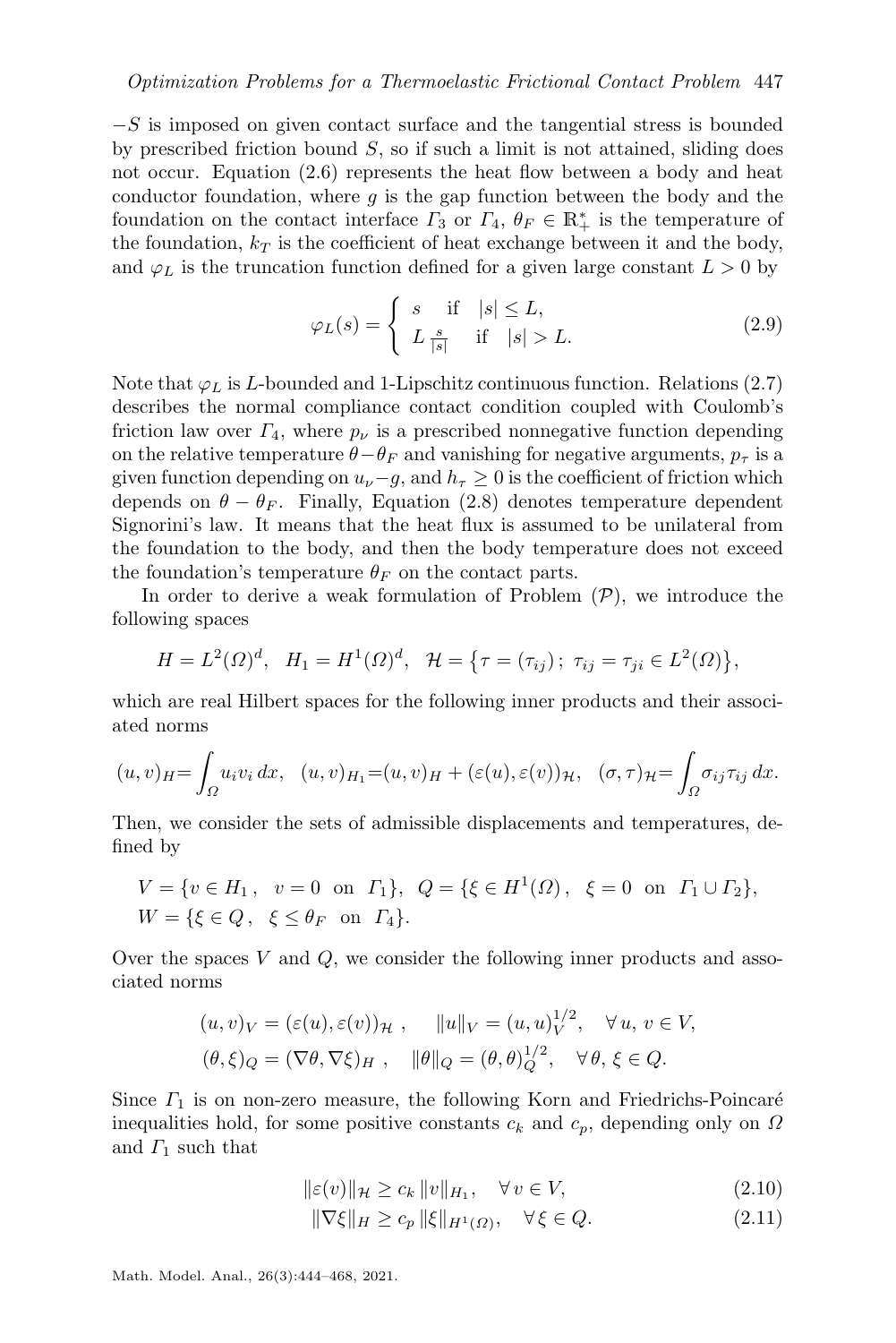Hence  $(V, \|\cdot\|_V)$  and  $(Q, \|\cdot\|_Q)$  are real Hilbert spaces. Moreover, by the Sobolev trace theorem, there exists positive constants  $c_1$  and  $c_2$  depending only on  $\Omega$ ,  $\Gamma_1, \Gamma_c = \Gamma_3$  or  $\Gamma_4$  such that

$$
||v||_{L^{2}(r_{c})^{d}} \leq c_{1} ||v||_{V}, \quad \forall v \in V,
$$
\n(2.12)

<span id="page-4-6"></span><span id="page-4-5"></span>
$$
\|\xi\|_{L^2(\Gamma_c)} \le c_2 \|\xi\|_Q, \quad \forall \xi \in Q. \tag{2.13}
$$

To study of the mechanical problem  $(\mathcal{P})$  $(\mathcal{P})$  $(\mathcal{P})$ , we need the following hypotheses

<span id="page-4-0"></span> $(\mathcal{H}_1)$  The elasticity tensor  $\mathcal{F} = (f_{ijkl}) : \Omega \times \mathbb{S}^d \to \mathbb{S}^d$  and the thermal conductivity tensor  $\mathcal{K} = (k_{ij}) : \Omega \times \mathbb{R}^d \to \mathbb{R}^d$  satisfy the following usual properties  $f_{ijkl} = f_{jikl} = f_{lkij} \in L^{\infty}(\Omega)$ ,  $k_{ij} = k_{ji} \in L^{\infty}(\Omega)$  and there exists a nonnegative constants  $m_F$  and  $m_K$  such that

$$
f_{ijkl}(x) \tau_{kl} \tau_{ij} \ge m_{\mathcal{F}} ||\tau||^2, \quad \forall \tau = (\tau_{ij}) \in \mathbb{S}^d \text{ a.e. } x \in \Omega,
$$
  

$$
k_{ij}(x) \zeta_i \zeta_j \ge m_{\mathcal{K}} ||\zeta||^2, \quad \forall \zeta = (\zeta_i) \in \mathbb{R}^d \text{ a.e. } x \in \Omega.
$$

Let  $M_{\mathcal{F}} = \sup_{i,j,k,l} ||f_{ijkl}||_{L^{\infty}(\Omega)}, M_{\mathcal{K}} = \sup_{i,j} ||k_{ij}||_{L^{\infty}(\Omega)}$  be the norms of  $\mathcal{F}$ and  $\mathcal K.$ 

- <span id="page-4-1"></span> $(\mathcal{H}_2)$  The thermal expansion tensor  $\mathcal{M} = (m_{ij}) : \Omega \times \mathbb{R}^d \to \mathbb{R}^d$  satisfies  $m_{ij} = m_{ji} \in L^{\infty}(\Omega)$ . Let  $\|\mathcal{M}\| = \sup_{i,j} \|m_{ij}\|_{L^{\infty}(\Omega)}$  be the norm of the thermal expansion tensor M.
- <span id="page-4-2"></span> $(\mathcal{H}_3)$  The compliance function  $p_r : \Gamma_4 \times \mathbb{R} \to \mathbb{R}_+$   $(r = \nu, \tau)$  satisfies (a) ∃  $M_{p_r}$  > 0 such that  $|p_r(x, u)|$  ≤  $M_{p_r}$  for all  $u \in \mathbb{R}$ , a.e.  $x \in \Gamma_4$ , (b)  $\forall u \in \mathbb{R}, x \mapsto p_r(x, u)$  is measurable on  $\Gamma_4$  and is zero for all  $u \leq 0$ ,  $(c) \exists L_{p_r} > 0, \forall u_1, u_2 \in \mathbb{R}, |p_r(x, u_1) - p_r(x, u_2)| \leq L_{p_r}|u_1 - u_2|$  a.e.  $x \in \Gamma_4$ .

<span id="page-4-3"></span> $(\mathcal{H}_4)$  The function  $h_r: \Gamma_4 \times \mathbb{R} \to \mathbb{R}_+$   $(r = \nu, \tau)$  satisfies the properties

\n- (a) 
$$
\exists M_{h_r} > 0
$$
 such that  $|h_r(x, \theta)| \leq M_{h_r}$  for all  $\theta \in \mathbb{R}$ , a.e.  $x \in \Gamma_4$ ,
\n- (b)  $\forall \theta \in \mathbb{R}$ ,  $x \mapsto h_r(x, \theta)$  is measurable on  $\Gamma_4$ ,
\n- (c)  $\exists L_{h_r} > 0$ ,  $\forall \theta_1, \theta_2 \in \mathbb{R}$ ,  $|h_r(x, \theta_1) - h_r(x, \theta_2)| \leq L_{h_r} |\theta_1 - \theta_2|$  a.e.  $x \in \Gamma_4$ .
\n

<span id="page-4-4"></span> $(\mathcal{H}_5)$  The thermal conductance  $k_T : \Gamma_3 \times \mathbb{R} \to \mathbb{R}_+$  satisfies

\n- (a) 
$$
\exists M_{k_T} > 0, \forall u \in \mathbb{R}, |k_T(x, u)| \leq M_{k_T}
$$
 a.e.  $x \in \Gamma_3$ ,
\n- (b)  $\forall u \in \mathbb{R}, x \mapsto k_T(x, u)$  is measurable on  $\Gamma_3$ ,
\n- (c)  $\exists L_{k_T} > 0, \forall u_1, u_2 \in \mathbb{R}, |k_T(x, u_1) - k_T(x, u_2)| \leq L_{k_T} |u_1 - u_2|$  a.e.  $x \in \Gamma_3$ .
\n

 $(\mathcal{H}_6)$  The body forces, traction and heat source densities satisfy

$$
f_0 \in L^2(\Omega)^d
$$
,  $f_2 \in L^2(\Gamma_2)^d$ ,  $q_0 \in L^2(\Omega)$ .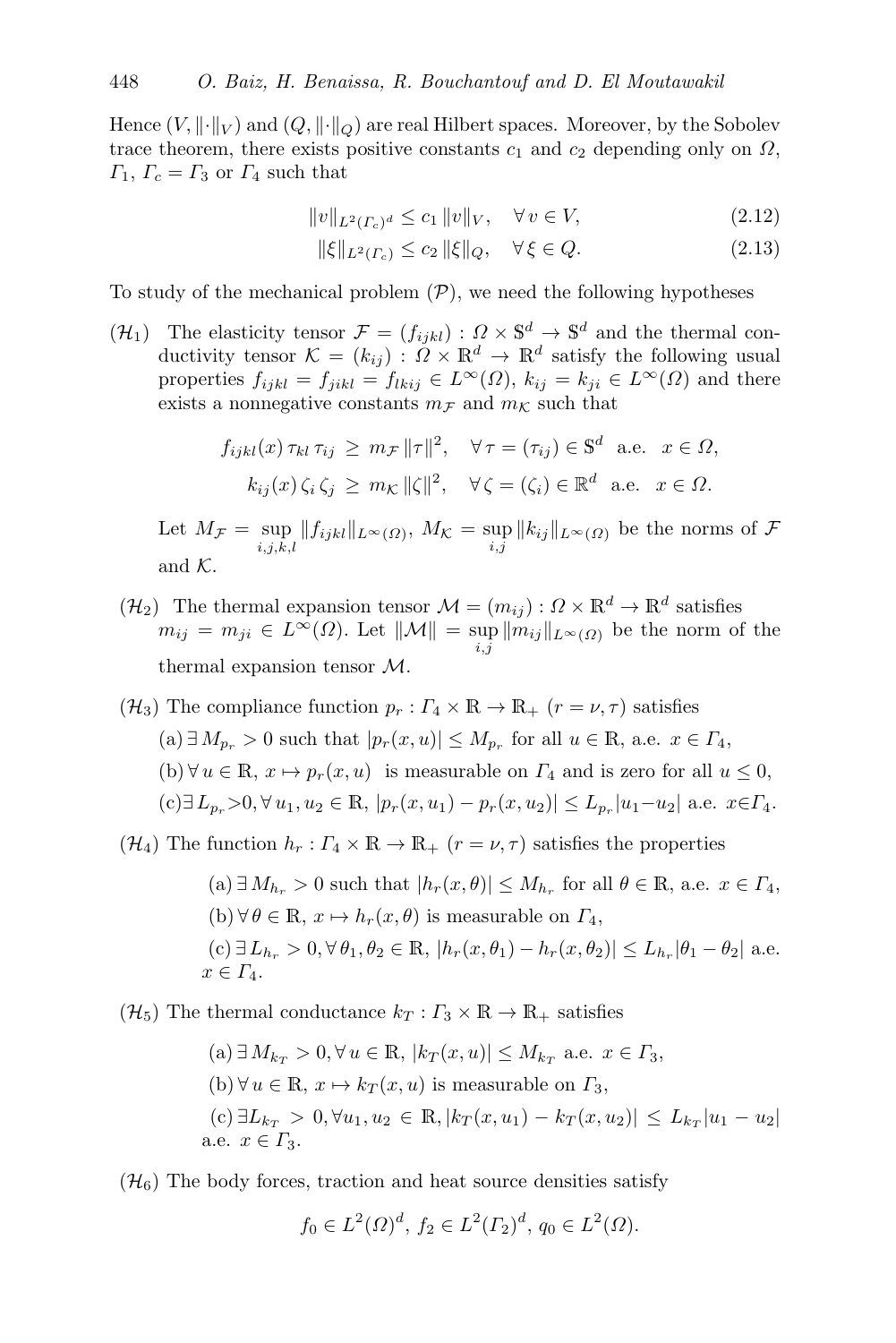<span id="page-5-3"></span> $(\mathcal{H}_{7})$  The friction bound, the gap function and temperature of the foundation satisfy

$$
S \geq 0 \text{ a.e. } x \in \Gamma_3 , g \geq 0 \text{ a.e. } x \in \Gamma_3 \cup \Gamma_4 , \quad \theta_F \in \mathbb{R}_+^*,
$$
  

$$
S \in L^2(\Gamma_3) \quad \text{and} \quad g \in L^2(\Gamma_3 \cup \Gamma_4).
$$

Now, we use the Riesz representation theorem to define  $f \in V$  and  $q \in Q$  by

$$
(f, v)_V = \int_{\Omega} f_0 \cdot v \, dx + \int_{\Gamma_2} f_2 \cdot v \, da - \int_{\Gamma_3} S \cdot v_{\nu} \, da, \quad \forall \, v \in V,
$$

$$
(q, \xi)_Q = \int_{\Omega} q_0 \, \xi \, dx, \quad \forall \, \xi \in Q.
$$

We introduce the two mappings  $j_S : V \to \mathbb{R}$  and  $l : V \times Q \times Q \to \mathbb{R}$  defined by

$$
j_S(v) = \int_{\Gamma_3} S \|v_\tau\| \, da, \ \ l(u, \theta, \xi) = \int_{\Gamma_3} k_T(u_\nu - g) \, \varphi_L(\theta - \theta_F) \, \xi \, da. \tag{2.14}
$$

We also introduce the functionals  $j_{\nu}$ ,  $j_{\tau}$  and j defined on  $V \times Q \times V$  as follows

<span id="page-5-8"></span><span id="page-5-7"></span><span id="page-5-6"></span><span id="page-5-5"></span><span id="page-5-4"></span>
$$
j_{\nu}(u,\theta,v) = \int_{\Gamma_4} p_{\nu}(u_{\nu} - g) h_{\nu}(\theta - \theta_F) v_{\nu} da,
$$
 (2.15)  

$$
j_{\tau}(u,\theta,v) = \int_{\Gamma_4} p_{\tau}(u_{\nu} - g) h_{\tau}(\theta - \theta_F) ||v_{\tau}|| da,
$$
  

$$
j(u,\theta,v) = j_{\nu}(u,\theta,v) + j_{\tau}(u,\theta,v).
$$
 (2.16)

Then, we deduce that the variational formulation of [P](#page-2-8)roblem  $(\mathcal{P})$  is as follows.

Problem  $[\mathcal{PV}]$ . Find a displacement field  $u \in V$  and a temperature field  $\theta \in W$ such that

<span id="page-5-2"></span>
$$
(\mathcal{F}\varepsilon(u), \varepsilon(v) - \varepsilon(u))\mathcal{H} - (\mathcal{M}\theta, \varepsilon(v) - \varepsilon(u))\mathcal{H}
$$
  
+  $j_S(v) - j_S(u) + j(u, \theta, v) - j(u, \theta, u) \ge (f, v - u)_V, \quad \forall v \in V,$  (2.17)

$$
(\mathcal{K}\nabla\theta, \nabla\xi - \nabla\theta)_H + l(u, \theta, \xi - \theta) \ge (q, \xi - \theta)_Q, \quad \forall \xi \in W.
$$
 (2.18)

Problem  $(\mathcal{PV})$  $(\mathcal{PV})$  $(\mathcal{PV})$  is formulated in terms of displacement field u and temperature field  $\theta$ , and once the two fields u and  $\theta$  are known, the stress tensor  $\sigma$  and the heat flux vector  $q_T$  can be deduced by using the equations [\(2.1\)](#page-2-0) and [\(2.2\)](#page-2-1). The analysis and the unique solvability of Problem  $(\mathcal{PV})$  $(\mathcal{PV})$  $(\mathcal{PV})$  will be provided in the next section.

# <span id="page-5-0"></span>3 The unique solvability of Problem  $(\mathcal{PV})$

First, we consider the two following nonnegative constants

$$
L_{\mathcal{F}} = \frac{m_{\mathcal{F}}}{\max\left(\frac{1}{2\,c_p}, \frac{c_1c_2}{2}, c_1^2\right)}, \quad L_{\mathcal{K}} = \frac{m_{\mathcal{K}}}{\max\left(\frac{1}{2\,c_p}, \frac{c_1c_2}{2}, c_2^2\right)}.
$$

<span id="page-5-1"></span>Next, the unique solvability of Problem  $(\mathcal{PV})$  $(\mathcal{PV})$  $(\mathcal{PV})$  is provided by the below theorem.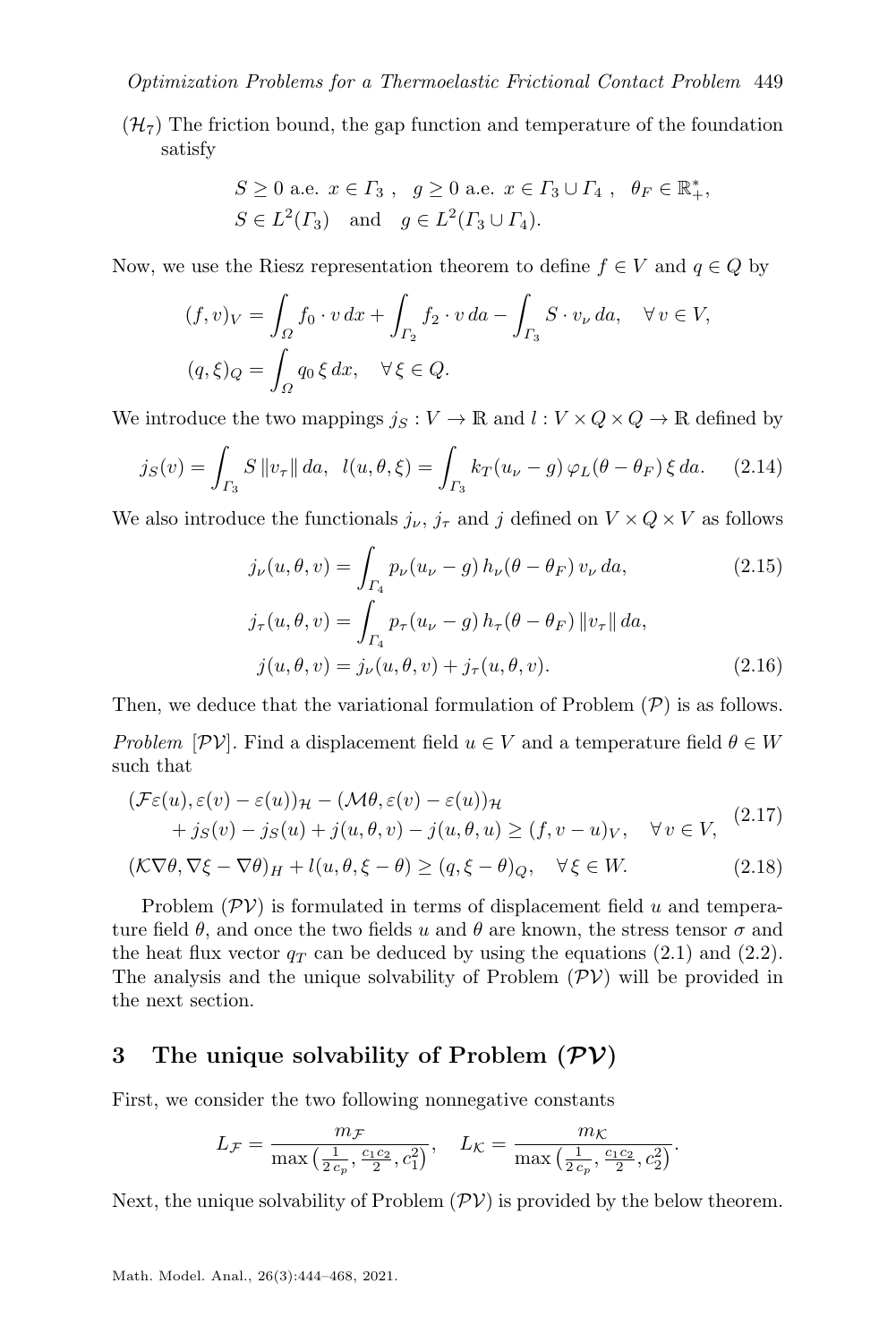**Theorem 1.** Assume the hypotheses  $(\mathcal{H}_1)$  $(\mathcal{H}_1)$  $(\mathcal{H}_1)$ – $(\mathcal{H}_7)$  hold. Then, Problem  $(\mathcal{PV})$  $(\mathcal{PV})$  $(\mathcal{PV})$ has at least one solution  $(u, \theta) \in V \times W$ . Moreover, if the following conditions hold

$$
\|\mathcal{M}\| + LL_{k_T} + L_{p_{\nu}} M_{h_{\nu}} + L_{h_{\nu}} M_{p_{\nu}} + L_{p_{\tau}} M_{h_{\tau}} + L_{h_{\tau}} M_{p_{\tau}} < L_{\mathcal{F}},
$$
\n
$$
\|\mathcal{M}\| + LL_{k_T} + M_{k_T} + L_{h_{\nu}} M_{p_{\nu}} + L_{h_{\tau}} M_{p_{\tau}} < L_{\mathcal{K}},
$$
\n
$$
(3.1)
$$

then, Problem  $(\mathcal{PV})$  $(\mathcal{PV})$  $(\mathcal{PV})$  has a unique solution.

The proof of Theorem [1](#page-5-1) will be carried out in several steps. First, we introduce the two product spaces  $X = V \times Q$  and  $Y = Q \times L^2(\Gamma_4)^2 \times L^2(\Gamma_3)$ , which are real Hilbert spaces for the following inner products and their associated Euclidian norms  $\|\cdot\|_X$  and  $\|\cdot\|_Y$ .

<span id="page-6-10"></span>
$$
(x,y)_X = (u,v)_V + (\theta,\xi)_Q,
$$
  

$$
(\eta,\zeta)_Y = (\eta_1,\zeta_1)_Q + \sum_{j=2,3} (\eta_j,\zeta_j)_{L^2(\Gamma_4)} + (\eta_4,\zeta_4)_{L^2(\Gamma_3)},
$$

for all  $x = (u, \theta), y = (v, \xi) \in X$  and  $\eta = (\eta_i)_i, \zeta = (\zeta_i)_i \in Y$ . For a given  $\eta = (\eta_i)_i \in Y$ , we consider functionals  $j^{\eta}: V \to \mathbb{R}$  and  $\ell^{\eta}: Q \to \mathbb{R}$  defined by

<span id="page-6-7"></span>
$$
j^{\eta}(v) = j_S(v) + \int_{\Gamma_4} \eta_2 \, v_{\nu} \, da + \int_{\Gamma_4} \eta_3 \, \|v_{\tau}\| \, da,\tag{3.2}
$$

<span id="page-6-8"></span><span id="page-6-1"></span>
$$
\ell^{\eta}(\xi) = \int_{\Gamma_3} \eta_4 \, \xi \, da. \tag{3.3}
$$

Then, we can now introduce the following intermediate problem.

Problem  $[\mathcal{PV}^{\eta}]$ . Given  $\eta = (\eta_i)_{i=1,..,4} \in Y$ , find  $x^{\eta} = (u^{\eta}, \theta^{\eta}) \in U = V \times W$ such that

<span id="page-6-0"></span>
$$
(\mathcal{F}\varepsilon(u^{\eta}), \varepsilon(v) - \varepsilon(u^{\eta}))_{\mathcal{H}} - (\mathcal{M}\eta_1, \varepsilon(v) - \varepsilon(u^{\eta}))_{\mathcal{H}} + j^{\eta}(v) - j^{\eta}(u^{\eta}) \ge (f, v - u^{\eta})_{V}, \ \forall v \in V,
$$
(3.4)

$$
(\mathcal{K}\nabla\theta^{\eta}, \nabla\xi - \nabla\theta^{\eta})_H + \ell^{\eta}(\xi - \theta^{\eta}) \ge (q, \xi - \theta^{\eta})_Q, \ \forall \xi \in W. \tag{3.5}
$$

To prove the unique solvability of Problem  $(\mathcal{PV}^{\eta})$  $(\mathcal{PV}^{\eta})$  $(\mathcal{PV}^{\eta})$ , we consider the operator  $A: X \to X$ , the element  $F^{\eta} \in X$  and the functional  $J^{\eta}: X \to \mathbb{R}$  defined by

$$
(Ax, y)_X = (\mathcal{F}\varepsilon(u), \varepsilon(v))_{\mathcal{H}} + (\mathcal{K}\nabla\theta, \nabla\xi)_H, \tag{3.6}
$$

$$
(F^{\eta}, y)_X = (f, v)_V + (q, \xi)_Q + (\mathcal{M}\eta_1, \varepsilon(u))_{\mathcal{H}},
$$
\n(3.7)

<span id="page-6-9"></span><span id="page-6-6"></span><span id="page-6-4"></span><span id="page-6-3"></span><span id="page-6-2"></span>
$$
J^{\eta}(y) = j^{\eta}(v) + \ell^{\eta}(\xi), \qquad (3.8)
$$

where  $x = (u, \theta), y = (v, \xi) \in X$ . Then, we have the following Lemma

**Lemma 1.** For any given  $\eta \in Y$ , we have the following results

<span id="page-6-5"></span>1. The couple  $x^{\eta} = (u^{\eta}, \theta^{\eta})$  is a solution of Problem  $(\mathcal{PV}^{\eta})$  $(\mathcal{PV}^{\eta})$  $(\mathcal{PV}^{\eta})$  if and only if

$$
(Ax^{\eta}, y - x^{\eta})_X + J^{\eta}(y) - J^{\eta}(x^{\eta}) \ge (F^{\eta}, y - x^{\eta})_X, \quad \forall y = (v, \xi) \in U. \tag{3.9}
$$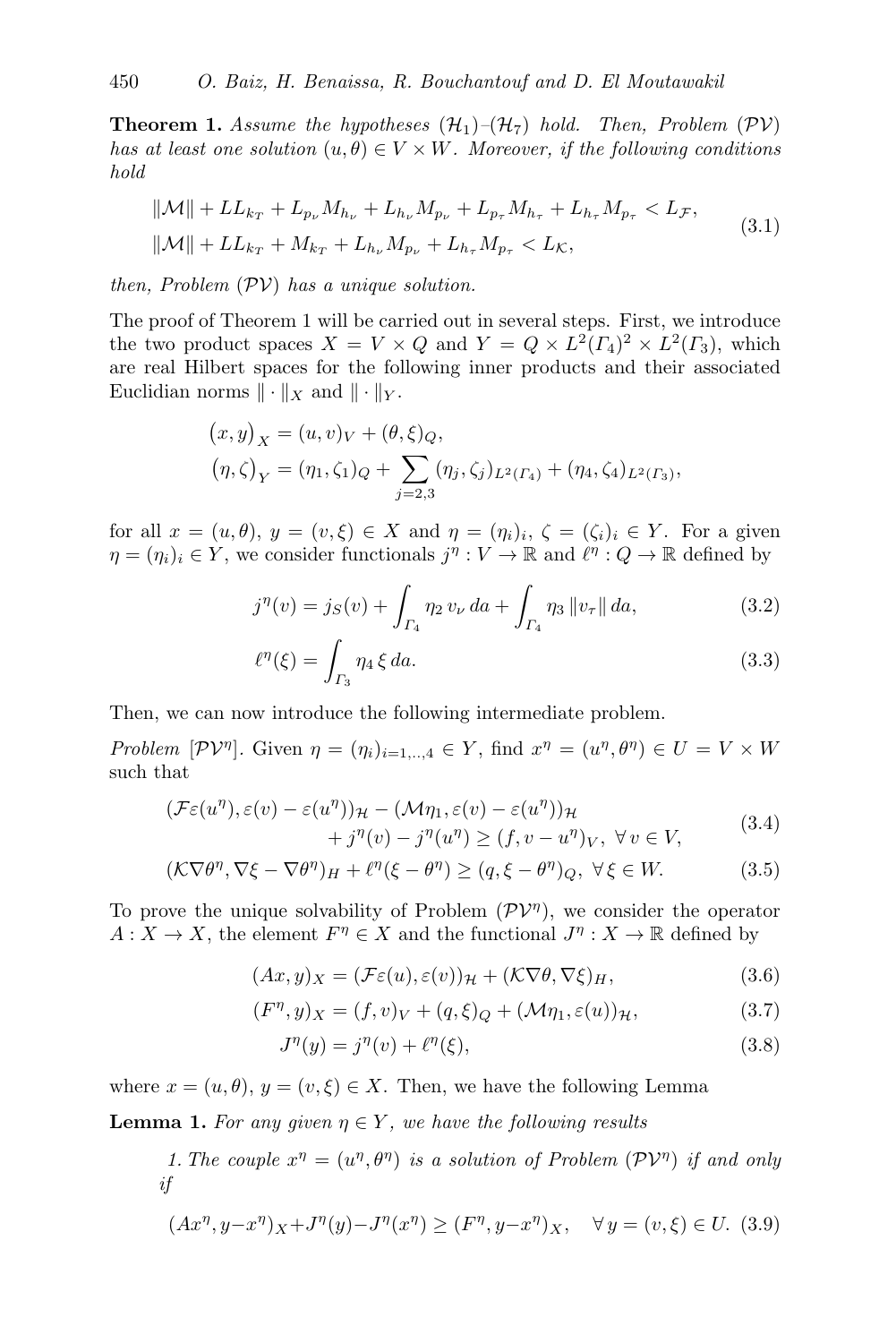2. The problem  $(\mathcal{PV}^{\eta})$  $(\mathcal{PV}^{\eta})$  $(\mathcal{PV}^{\eta})$  has unique solution  $x^{\eta} = (u^{\eta}, \theta^{\eta}) \in U = V \times W$ .

3. The mapping  $\eta \mapsto (u^{\eta}, \theta^{\eta})$  is Lipschitz continuous on Y.

*Proof.* Let  $x^{\eta} = (u^{\eta}, \theta^{\eta})$  a solution of Problem  $(\mathcal{PV}^{\eta})$  $(\mathcal{PV}^{\eta})$  $(\mathcal{PV}^{\eta})$ , we add the two inequalities  $(3.4)$  and  $(3.5)$ , and we use  $(3.6)$ – $(3.8)$  to obtain  $(3.9)$ . Conversely, if  $x^{\eta} = (u^{\eta}, \theta^{\eta}) \in U$  satisfies the elliptic inequality [\(3.9\)](#page-6-5), we take  $y = (u^{\eta}, \xi)$  in [\(3.9\)](#page-6-5) where  $\xi$  is an arbitrary element of W, to obtain [\(3.5\)](#page-6-2), and for an arbitrary  $v \in V$ , we take  $y = (v, \theta^{\eta})$  in the inequality [\(3.9\)](#page-6-5) to get [\(3.4\)](#page-6-1), which concludes the first part of Lemma [1.](#page-6-6)

For the second part of Lemma [1,](#page-6-6) it follows from the definition [\(3.6\)](#page-6-3) and the hypothesis  $(\mathcal{H}_1)$  $(\mathcal{H}_1)$  $(\mathcal{H}_1)$  that for all  $x_1 = (u_1, \theta_1)$  and  $x_2 = (u_2, \theta_2)$  of X, we have

$$
(Ax_1 - Ax_2, x_1 - x_2)_X = (\mathcal{F}\varepsilon(u_1) - \mathcal{F}\varepsilon(u_2), \varepsilon(u_1) - \varepsilon(u_2))_H
$$
  
+ 
$$
(\mathcal{K}\nabla\theta_1 - \mathcal{K}\nabla\theta_2, \nabla\theta_1 - \nabla\theta_2)_H \ge m_{\mathcal{F}} ||u_1 - u_2||_V^2 + m_{\mathcal{K}} ||\theta_1 - \theta_2||_Q^2
$$
  

$$
\ge \underbrace{\min(m_{\mathcal{F}}, m_{\mathcal{K}})}_{=m_A} ||x_1 - x_2||_X^2.
$$
 (3.10)

Moreover, for all  $x_1 = (u_1, \theta_1), x_2 = (u_2, \theta_2)$  and  $y = (v, \xi)$  of X, we have

<span id="page-7-0"></span>
$$
(Ax_1 - Ax_2, y)_X = (\mathcal{F}\varepsilon(u_1) - \mathcal{F}\varepsilon(u_2), \varepsilon(v))_{\mathcal{H}} + (\mathcal{K}\nabla\theta_1 - \mathcal{K}\nabla\theta_2, \nabla\xi)_{H}.
$$

Then, we conclude

<span id="page-7-1"></span>
$$
(Ax_1 - Ax_2, y)_X \le M_{\mathcal{F}} \|u_1 - u_2\|_V \|v\|_V + M_{\mathcal{K}} \|\theta_1 - \theta_2\|_Q \|\xi\|_Q
$$
  
 
$$
\le \underbrace{(M_{\mathcal{F}} + M_{\mathcal{K}})}_{=M_A} \|x_1 - x_2\|_X \|y\|_X.
$$
 (3.11)

From  $(3.10)$ – $(3.11)$ , we conclude that the operator A is strongly monotone and Lipschitz continuous on  $X$ . Moreover, using the definitions  $(3.2)$ ,  $(3.3)$  and [\(3.8\)](#page-6-4), it is easy to verify that the function  $J^{\eta}$  is continuous. Keeping in mind that U is a nonempty closed convex subset of X and the element  $F^{\eta} \in X$ , it comes from standard arguments on variational inequalities that the elliptic inequality [\(3.9\)](#page-6-5) has unique solution  $x^{\eta} = (u^{\eta}, \theta^{\eta}) \in U$ . Hence, Problem  $(\mathcal{PV}^{\eta})$  $(\mathcal{PV}^{\eta})$  $(\mathcal{PV}^{\eta})$ has unique solution  $x^{\eta} = (u^{\eta}, \theta^{\eta})$ , which finishes the second part of Lemma [1.](#page-6-6) For the last part of Lemma [1,](#page-6-6) we consider  $\eta = (\eta_i)_i$  and  $\tilde{\eta} = (\tilde{\eta}_i)_i$  two elements of Y, and let  $x^{\eta} = (u^{\eta}, \theta^{\eta})$  and  $x^{\tilde{\eta}} = (u^{\tilde{\eta}}, \theta^{\tilde{\eta}})$  denote their corresponding solution of Problem  $(PV^{\eta})$ , respectively. Therefore, the inequality [\(3.9\)](#page-6-5) implies that, for all  $y = (v, \xi) \in U$ , we have

<span id="page-7-2"></span>
$$
(Ax^{\eta}, y - x^{\eta})_X + J^{\eta}(y) - J^{\eta}(x^{\eta}) \ge (F^{\eta}, y - x^{\eta})_X,
$$
  

$$
(Ax^{\tilde{\eta}}, y - x^{\tilde{\eta}})_X + J^{\tilde{\eta}}(y) - J^{\tilde{\eta}}(x^{\tilde{\eta}}) \ge (F^{\tilde{\eta}}, y - x^{\tilde{\eta}})_X.
$$

Taking  $y = x^{\tilde{\eta}}$  in the first inequality and  $y = x^{\eta}$  in the second inequality, and add the two obtained inequalities to obtain

$$
(Ax^{\eta} - Ax^{\tilde{\eta}}, x^{\eta} - x^{\tilde{\eta}})_X \le (F^{\eta} - F^{\tilde{\eta}}, x^{\eta} - x^{\tilde{\eta}})_X + J^{\eta}(x^{\tilde{\eta}}) - J^{\eta}(x^{\eta}) + J^{\tilde{\eta}}(x^{\eta}) - J^{\tilde{\eta}}(x^{\tilde{\eta}}).
$$
 (3.12)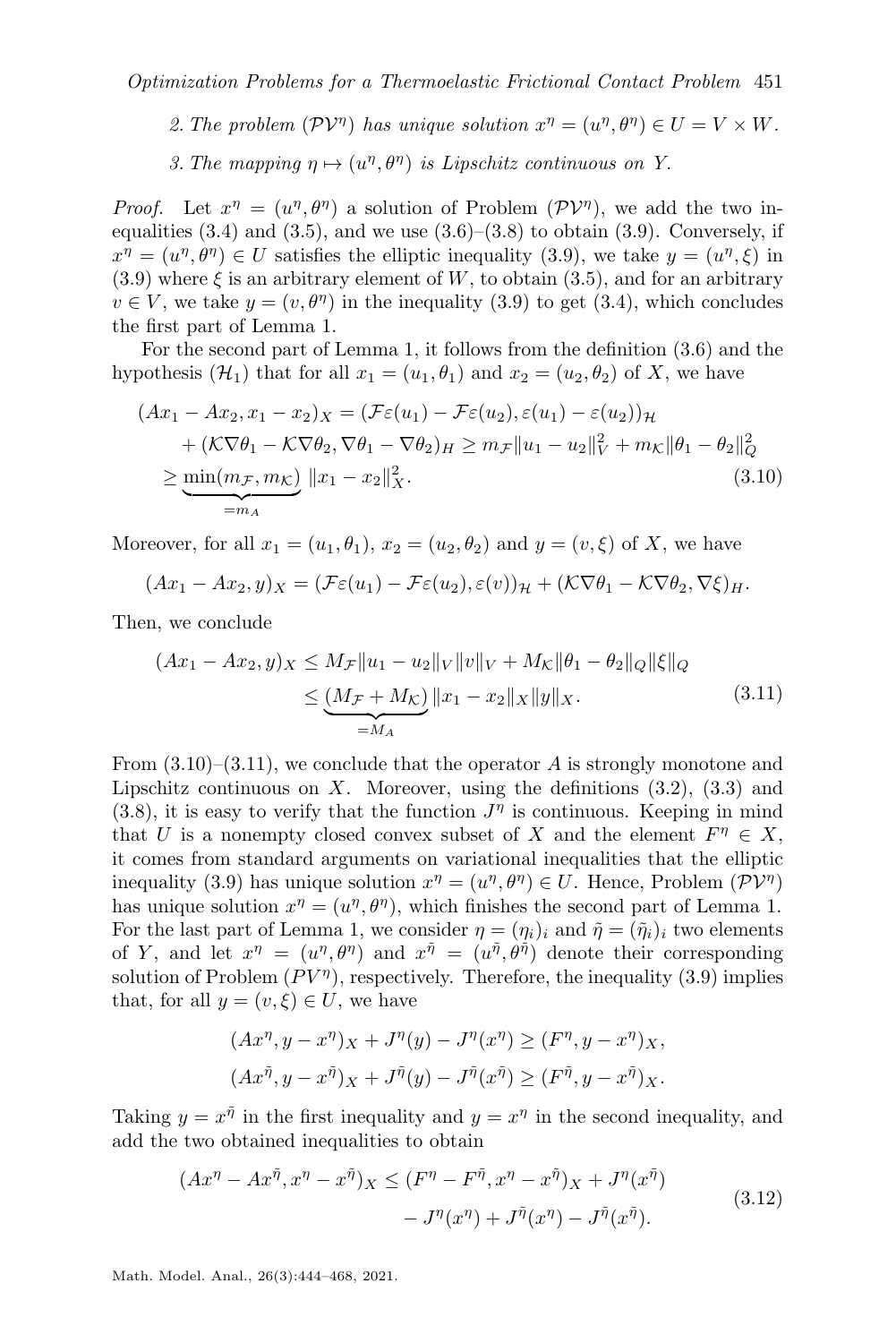From the definition [\(3.7\)](#page-6-9) of functional  $F^{\eta}$  and the assumption ( $\mathcal{H}_2$  $\mathcal{H}_2$  $\mathcal{H}_2$ ), we get

$$
(F^{\eta} - F^{\tilde{\eta}}, x^{\eta} - x^{\tilde{\eta}})_{X} = (\mathcal{M}\eta_{1} - \mathcal{M}\tilde{\eta}_{1}, \varepsilon(u^{\eta}) - \varepsilon(u^{\tilde{\eta}}))_{\mathcal{H}}
$$
  
\n
$$
\leq ||\mathcal{M}|| ||\eta_{1} - \tilde{\eta}_{1}||_{L^{2}(\Omega)} ||u^{\eta} - u^{\tilde{\eta}}||_{V} \leq \frac{||\mathcal{M}||}{c_{p}} ||\eta - \tilde{\eta}||_{Y} ||u^{\eta} - u^{\tilde{\eta}}||_{V}. \qquad (3.13)
$$

Next, using the definitions  $(3.2)$ ,  $(3.3)$  and  $(3.8)$ , we obtain

$$
J^{\eta}(x^{\tilde{\eta}}) - J^{\eta}(x^{\eta}) + J^{\tilde{\eta}}(x^{\eta}) - J^{\tilde{\eta}}(x^{\tilde{\eta}}) = \int_{\Gamma_4} (\eta_2 - \tilde{\eta}_2)(u^{\tilde{\eta}}_\nu - u^{\eta}_\nu) \, da
$$
  
+ 
$$
\int_{\Gamma_4} (\eta_3 - \tilde{\eta}_3)(\|u^{\tilde{\eta}}_\tau\| - \|u^{\eta}_\tau\|) \, da + \int_{\Gamma_3} (\eta_4 - \tilde{\eta}_4)(\theta^{\tilde{\eta}} - \theta^{\eta}) \, da
$$
  

$$
\leq c_1 \|\eta_2 - \tilde{\eta}_2\|_{L^2(\Gamma_4)} \|u^{\tilde{\eta}} - u^{\eta}\|_{V} + c_1 \|\eta_3 - \tilde{\eta}_3\|_{L^2(\Gamma_4)} \|u^{\tilde{\eta}} - u^{\eta}\|_{V}
$$
  
+ 
$$
c_2 \|\eta_4 - \tilde{\eta}_4\|_{L^2(\Gamma_3)} \|\theta^{\tilde{\eta}} - \theta^{\eta}\|_{Q} \leq (2c_1 + c_2) \|\eta - \tilde{\eta}\|_{Y} \|x^{\eta} - x^{\tilde{\eta}}\|_{X}.
$$
 (3.14)

Finally, we combine  $(3.12)$ – $(3.14)$  and  $(3.10)$  to deduce

<span id="page-8-1"></span><span id="page-8-0"></span>
$$
|| (u^{\eta}, \theta^{\eta}) - (u^{\tilde{\eta}}, \theta^{\tilde{\eta}})||_X \leq c ||\eta - \tilde{\eta}||_Y,
$$

where  $c = ((2c_1 + c_2) + \frac{\|\mathcal{M}\|}{c_p})/m_A > 0$  $c = ((2c_1 + c_2) + \frac{\|\mathcal{M}\|}{c_p})/m_A > 0$  $c = ((2c_1 + c_2) + \frac{\|\mathcal{M}\|}{c_p})/m_A > 0$ , and hence Lemma 1 is proved.  $\Box$ 

In the next step, we consider the operator  $\Lambda: Y \to Y$  defined as follows

$$
\Lambda(\eta) = (A_1(\eta), A_2(\eta), A_3(\eta), A_4(\eta)),
$$
\n
$$
A_1(\eta) = \theta^{\eta}, \quad A_2(\eta) = p_{\nu}(u_{\nu}^{\eta} - g) h_{\nu}(\theta^{\eta} - \theta_F),
$$
\n
$$
A_3(\eta) = p_{\tau}(u_{\nu}^{\eta} - g) h_{\tau}(\theta^{\eta} - \theta_F), \quad A_4(\eta) = k_T(u_{\nu}^{\eta} - g) \varphi_L(\theta^{\eta} - \theta_F),
$$
\n(3.15)

where  $(u^{\eta}, \theta^{\eta})$  is the unique solution of Problem  $(\mathcal{PV}^{\eta})$  $(\mathcal{PV}^{\eta})$  $(\mathcal{PV}^{\eta})$  corresponding to  $\eta$ . We will prove that the operator  $\Lambda$  has fixed point and to this end, we consider the following closed convex subsets

$$
E_1 = \{ \xi \in Q, \|\xi\|_Q \le k_1 \}, \quad E_2 = \{ \omega \in L^2(\Gamma_4), \|\omega\|_{L^2(\Gamma_4)} \le k_2 \},
$$
  
\n
$$
E_3 = \{ \omega \in L^2(\Gamma_4), \|\omega\|_{L^2(\Gamma_4)} \le k_3 \}, \quad E_4 = \{ \eta \in L^2(\Gamma_3), \|\eta\|_{L^2(\Gamma_3)} \le k_4 \},
$$

where the nonnegative constants  $k_1$ ,  $k_2$ ,  $k_3$  and  $k_4$  are given by

$$
k_1 = (\|q\|_Q + c_2 k_4) / m_K, \quad k_2 = M_{p_{\nu}} M_{h_{\nu}} meas(\Gamma_4)^{\frac{1}{2}},
$$
  

$$
k_3 = M_{p_{\tau}} M_{h_{\tau}} meas(\Gamma_4)^{\frac{1}{2}}, \quad k_4 = M_{k_T} L \, meas(\Gamma_3)^{\frac{1}{2}}.
$$

Then, we consider a nonempty, convex and closed subset  $E = \prod_{n=1}^{4}$  $\prod_{i=1}$  E<sub>i</sub> of Y.

**Lemma 2.** The operator  $\Lambda$  defined by  $(3.15)$  has at least one fixed point.

*Proof.* For  $\eta = (\eta_i)_i \in E$  given, let  $(u^{\eta}, \theta^{\eta})$  denote the unique solution of Problem  $(\mathcal{PV}^{\eta})$  $(\mathcal{PV}^{\eta})$  $(\mathcal{PV}^{\eta})$  corresponding to  $\eta$ . Then, it comes from assumptions  $(\mathcal{H}_3)(a)$  $(\mathcal{H}_3)(a)$  $(\mathcal{H}_3)(a)$ ,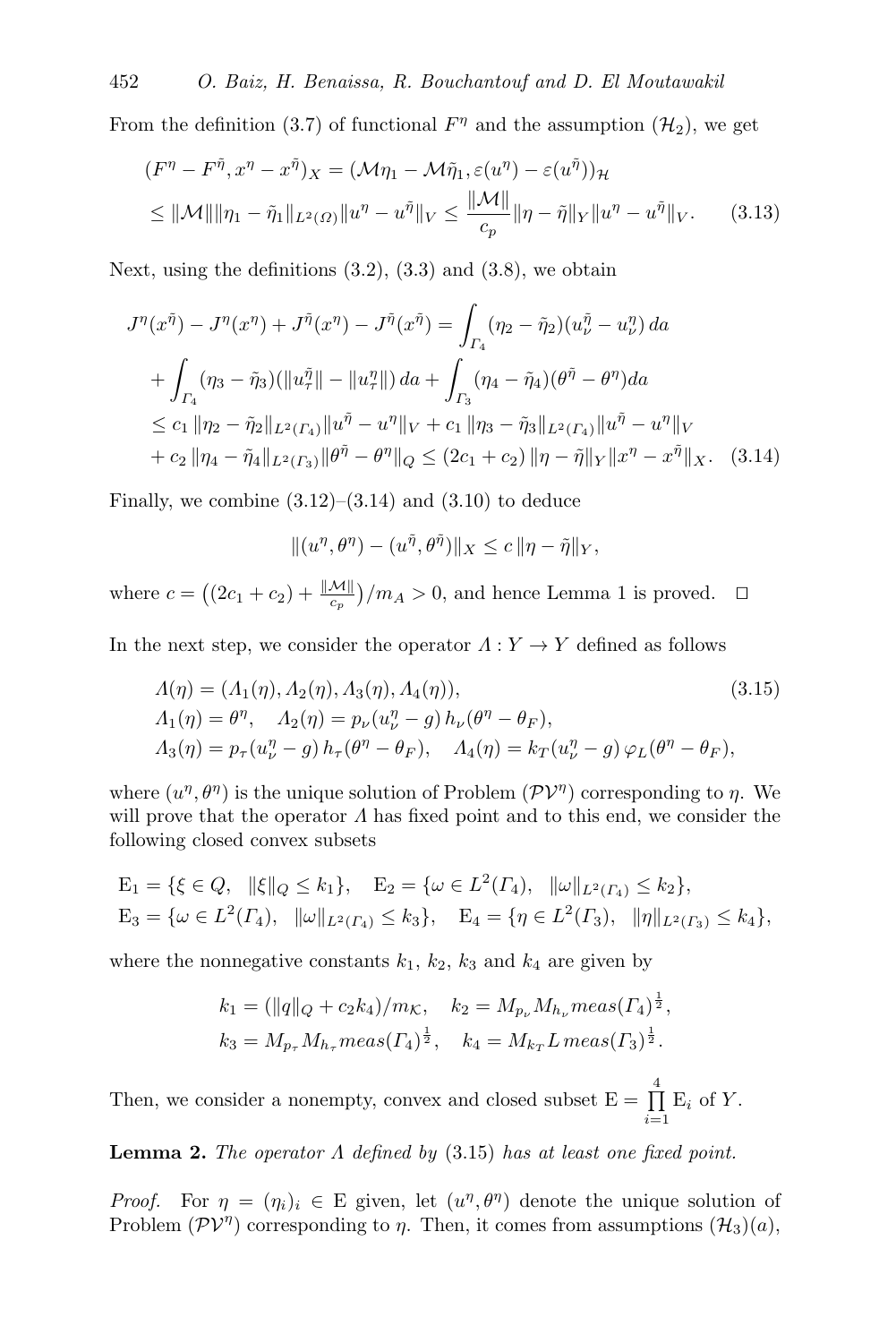Optimization Problems for a Thermoelastic Frictional Contact Problem 453  $(\mathcal{H}_4)(a)$  $(\mathcal{H}_4)(a)$  $(\mathcal{H}_4)(a)$  and  $(\mathcal{H}_5)(a)$  that

$$
||p_{\nu}(u_{\nu}^{\eta} - g) h_{\nu}(\theta^{\eta} - \theta_F)||_{L^2(\Gamma_4)} \le M_{p_{\nu}} M_{h_{\nu}} meas(\Gamma_4)^{\frac{1}{2}} = k_2,
$$
 (3.16)

$$
||p_{\tau}(u_{\nu}^{\eta} - g) h_{\tau}(\theta^{\eta} - \theta_F)||_{L^2(\Gamma_4)} \le M_{p_{\tau}} M_{h_{\tau}} meas(\Gamma_4)^{\frac{1}{2}} = k_3,
$$
 (3.17)

$$
||k_T(u_{\nu}^{\eta} - g) \varphi_L(\theta^{\eta} - \theta_F)||_{L^2(\Gamma_3)} \le M_{k_T} L \, meas(\Gamma_3)^{\frac{1}{2}} = k_4. \tag{3.18}
$$

On the other hand, we take  $\xi = 0$  in the inequality [\(3.5\)](#page-6-2) to obtain

<span id="page-9-3"></span><span id="page-9-2"></span>
$$
(\mathcal{K}\nabla\theta^{\eta}, \nabla\theta^{\eta})_H + \ell^{\eta}(\theta^{\eta}) \le (q, \theta^{\eta})_Q. \tag{3.19}
$$

Using the definition [\(3.3\)](#page-6-8) of the mapping  $\ell^{\eta}$ , we have

<span id="page-9-1"></span><span id="page-9-0"></span>
$$
|\ell^{\eta}(\theta^{\eta})| \le c_2 \|\eta_4\|_{L^2(\Gamma_3)} \|\|\theta^{\eta}\|_{Q}.
$$
\n(3.20)

We combine the hypothesis  $(\mathcal{H}_1)$  $(\mathcal{H}_1)$  $(\mathcal{H}_1)$  and the inequalities  $(3.19)$  and  $(3.20)$  to get

$$
m_{\mathcal{K}} \|\theta^{\eta}\|_{Q}^2 \leq \|q\|_{Q} \|\theta^{\eta}\|_{Q} + c_2 \|\eta_4\|_{L^2(\Gamma_3)} \|\|\theta^{\eta}\|_{Q},
$$

which leads to the following inequality

<span id="page-9-5"></span><span id="page-9-4"></span>
$$
\|\theta^{\eta}\|_{Q} \le \frac{1}{m_{\mathcal{K}}} (\|q\|_{Q} + c_{2}k_{4}) = k_{1}.
$$
 (3.21)

From  $(3.16)$ – $(3.18)$  and  $(3.21)$ , we deduce that  $\Lambda$  is an operator of E into itself. We recall that  $E$  is a nonempty convex and closed subset of a reflexive space  $Y$ . Then, E is weakly compact. Using the continuity of  $p_{\nu}$ ,  $p_{\tau}$ ,  $h_{\nu}$ ,  $h_{\tau}$ ,  $k_T$  and  $\varphi_L$ , and Lemma [1,](#page-6-6) we deduce that  $\Lambda$  is weakly continuous. Then, by Schauder's fixed point theorem, the operator  $\Lambda$  has at least one fixed point.  $\square$ 

Now, we have all the ingredients to provide the proof of Theorem [1.](#page-5-1) **Existence.** Let  $\eta^*$  be the fixed point of  $\Lambda$ , we denote by  $x^* = (u^*, \theta^*)$ , the solution of Problem  $(\mathcal{PV}^{\eta})$  $(\mathcal{PV}^{\eta})$  $(\mathcal{PV}^{\eta})$  for  $\eta = \eta^*$ . The definition [\(3.15\)](#page-8-1) of the operator  $\Lambda$ implies that  $x^* = (u^*, \theta^*)$  satisfies Problem  $(\mathcal{PV})$  $(\mathcal{PV})$  $(\mathcal{PV})$  and that leads to the existence part of Theorem [1.](#page-5-1)

**Uniqueness.** Let  $(u_1, \theta_1)$  and  $(u_2, \theta_2)$  denote two solutions of Problem  $(\mathcal{PV})$  $(\mathcal{PV})$  $(\mathcal{PV})$ . Then, it follows from [\(2.17\)](#page-5-4) that, for all  $v \in V$ , we have

$$
(\mathcal{F}\varepsilon(u_1), \varepsilon(v) - \varepsilon(u_1))\mathcal{H} - (\mathcal{M}\theta_1, \varepsilon(v) - \varepsilon(u_1))\mathcal{H}
$$
  
+  $j_S(v) - j_S(u_1) + j(u_1, \theta_1, v) - j(u_1, \theta_1, u_1) \ge (f, v - u_1)_V,$  (3.22)

<span id="page-9-6"></span>
$$
(\mathcal{F}\varepsilon(u_2), \varepsilon(v) - \varepsilon(u_2))\mathcal{H} - (\mathcal{M}\theta_2, \varepsilon(v) - \varepsilon(u_2))\mathcal{H}
$$
  
+  $j_S(v) - j_S(u_2) + j(u_2, \theta_2, v) - j(u_2, \theta_2, u_2) \ge (f, v - u_2)v.$  (3.23)

After taking  $v = u_2$  in [\(3.22\)](#page-9-5) and  $v = u_1$  in [\(3.23\)](#page-9-6), we add the two obtained inequalities to get

<span id="page-9-7"></span>
$$
(\mathcal{F}\varepsilon(u_1) - \varepsilon(u_2), \varepsilon(u_1) - \varepsilon(u_2))\mathcal{H} \leq (\mathcal{M}\theta_1 - \mathcal{M}\theta_2, \varepsilon(u_1) - \varepsilon(u_2))\mathcal{H}
$$
  
+  $j(u_1, \theta_1, u_2) - j(u_1, \theta_1, u_1) + j(u_2, \theta_2, u_1) - j(u_2, \theta_2, u_2).$  (3.24)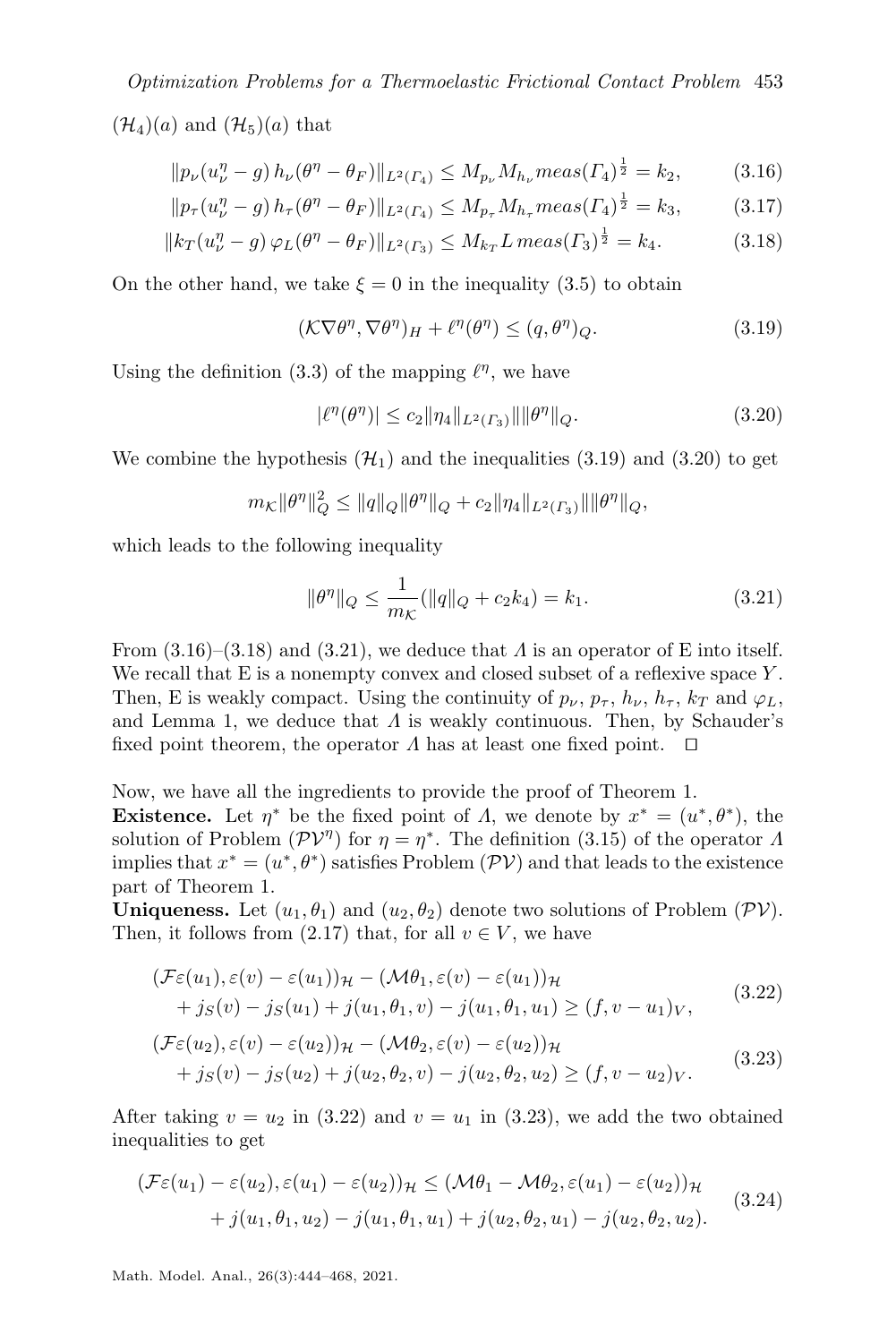In addition, it comes from the inequality [\(2.18\)](#page-5-5) that for all  $\xi \in W$ , we have

<span id="page-10-0"></span>
$$
(\mathcal{K}\nabla\theta_1, \nabla\xi - \nabla\theta_1)_H + l(u_1, \theta_1, \xi - \theta_1) \ge (q, \xi - \theta_1)_Q, \tag{3.25}
$$

<span id="page-10-3"></span><span id="page-10-2"></span><span id="page-10-1"></span>
$$
(\mathcal{K}\nabla\theta_2, \nabla\xi - \nabla\theta_2)_H + l(u_2, \theta_2, \xi - \theta_2) \ge (q, \xi - \theta_2)_Q. \tag{3.26}
$$

Taking  $\xi = \theta_2$  in [\(3.25\)](#page-10-0),  $\xi = \theta_1$  in [\(3.26\)](#page-10-1), we add obtained inequalities to find

$$
(\mathcal{K}\nabla\theta_1 - \mathcal{K}\nabla\theta_2, \nabla\theta_1 - \nabla\theta_2)_{H} \le l(u_1, \theta_1, \theta_2 - \theta_1) - l(u_2, \theta_2, \theta_2 - \theta_1). \tag{3.27}
$$

Therefore, we combine the two inequalities [\(3.24\)](#page-9-7) and [\(3.27\)](#page-10-2) to conclude

$$
(\mathcal{F}\varepsilon(u_1)-\varepsilon(u_2), \varepsilon(u_1)-\varepsilon(u_2))_{\mathcal{H}}+(\mathcal{K}\nabla\theta_1-\mathcal{K}\nabla\theta_2,\nabla\theta_1-\nabla\theta_2)_{H}\leq M, (3.28)
$$

where the constant  $M = M_1 + M_2 + M_3$  is defined by the following expressions

$$
M_1 = (\mathcal{M}\theta_1 - \mathcal{M}\theta_2, \varepsilon(u_1) - \varepsilon(u_2))_{\mathcal{H}},
$$
  
\n
$$
M_2 = l(u_1, \theta_1, \theta_2 - \theta_1) - l(u_2, \theta_2, \theta_2 - \theta_1),
$$
  
\n
$$
M_3 = j(u_1, \theta_1, u_2) - j(u_1, \theta_1, u_1) + j(u_2, \theta_2, u_1) - j(u_2, \theta_2, u_2).
$$

Using the assumption  $(\mathcal{H}_2)$  $(\mathcal{H}_2)$  $(\mathcal{H}_2)$  and the Friedrichs-Poincaré inequality [\(2.11\)](#page-3-0) to obtain

$$
M_1 \leq ||\mathcal{M}\theta_1 - \mathcal{M}\theta_2||_{\mathcal{H}}||\varepsilon(u_1) - \varepsilon(u_2)||_{\mathcal{H}}
$$
  

$$
\leq \frac{1}{c_p}||\mathcal{M}|| \, ||\theta_1 - \theta_2||_Q ||u_1 - u_2||_V \leq \frac{1}{2c_p}||\mathcal{M}|| \big(||\theta_1 - \theta_2||_Q^2 + ||u_1 - u_2||_V^2 \big).
$$

Keeping in mind that  $\varphi_L$  is L-bounded and 1-Lipschitz function, we use the definition [\(2.14\)](#page-5-6), the assumption ( $\mathcal{H}_5$  $\mathcal{H}_5$  $\mathcal{H}_5$ ) and the Sobolev trace inequalities [\(2.12\)](#page-4-5) and [\(2.13\)](#page-4-6) to deduce

<span id="page-10-5"></span>
$$
M_2 = \int_{\Gamma_3} (k_T (u_{1\nu} - g) - k_T (u_{2\nu} - g)) \varphi_L(\theta_1 - \theta_F)(\theta_2 - \theta_1) da
$$
  
+ 
$$
\int_{\Gamma_3} k_T (u_{2\nu} - g) (\varphi_L(\theta_1 - \theta_F) - \varphi_L(\theta_2 - \theta_F)) (\theta_2 - \theta_1) da
$$
  

$$
\leq c_1 c_2 L L_{k_T} ||u_1 - u_2||_V ||\theta_1 - \theta_2||_Q + c_2^2 M_{k_T} ||\theta_1 - \theta_2||_Q^2
$$
  

$$
\leq \frac{c_1 c_2}{2} L L_{k_T} (||u_1 - u_2||_V^2 + ||\theta_1 - \theta_2||_Q^2) + c_2^2 M_{k_T} ||\theta_1 - \theta_2||_Q^2.
$$
 (3.29)

Similarly, we use  $(2.12)$ – $(2.13)$ ,  $(2.15)$ – $(2.16)$  and assumptions  $(\mathcal{H}_3)$  $(\mathcal{H}_3)$  $(\mathcal{H}_3)$ - $(\mathcal{H}_4)$  to get

<span id="page-10-4"></span>
$$
M_3 \leq c_1^2 L_{p_\nu} M_{h_\nu} \|u_1 - u_2\|_V^2 + c_1 c_2 L_{h_\nu} M_{p_\nu} \|\theta_1 - \theta_2\|_Q \|u_1 - u_2\|_V
$$
  
+  $c_1^2 L_{p_\tau} M_{h_\tau} \|u_1 - u_2\|_V^2 + c_1 c_2 L_{h_\tau} M_{p_\tau} \|\theta_1 - \theta_2\|_Q \|u_1 - u_2\|_V$   
 $\leq c_1^2 L_{p_\nu} M_{h_\nu} \|u_1 - u_2\|_V^2 + \frac{c_1 c_2}{2} L_{h_\nu} M_{p_\nu} (\|u_1 - u_2\|_V^2 + \|\theta_1 - \theta_2\|_Q^2)$   
+  $c_1^2 L_{p_\tau} M_{h_\tau} \|u_1 - u_2\|_V^2 + \frac{c_1 c_2}{2} L_{h_\tau} M_{p_\tau} (\|u_1 - u_2\|_V^2 + \|\theta_1 - \theta_2\|_Q^2).$  (3.30)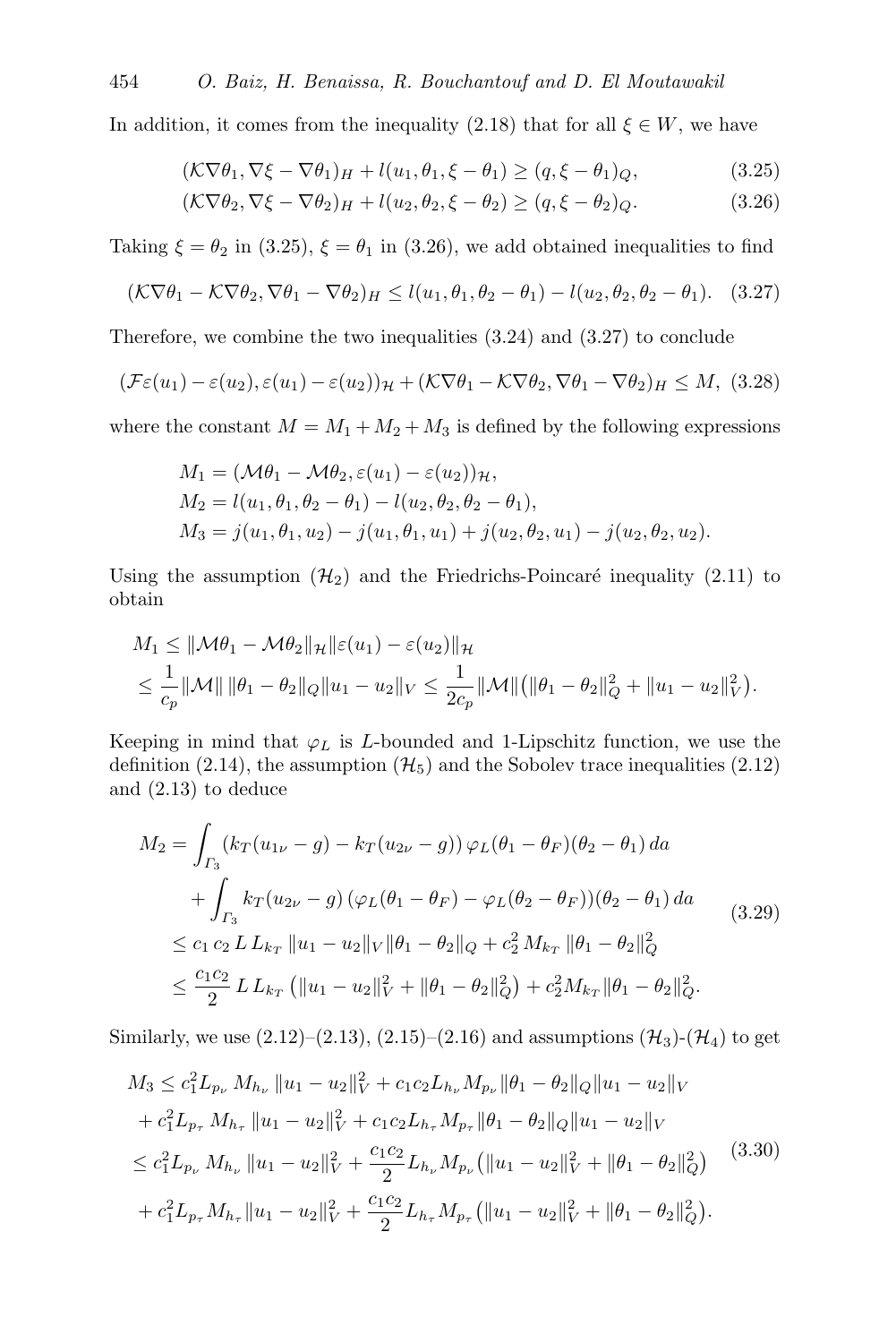Now, we combine inequalities  $(3.28)$ – $(3.30)$  and assumptions  $(\mathcal{H}_1)$  $(\mathcal{H}_1)$  $(\mathcal{H}_1)$  to deduce

$$
m_{\mathcal{F}} \|u_1 - u_2\|_{V}^2 + m_{\mathcal{K}} \|\theta_1 - \theta_2\|_{Q}^2
$$
  
\$\leq\$ max  $\left(\frac{1}{2c_p}, \frac{c_1c_2}{2}, c_1^2\right) (L_1 \|u_1 - u_2\|_{V}^2 + L_2 \|\theta_1 - \theta_2\|_{Q}^2),$$ 

where the two nonnegative constants  $L_1$  and  $L_2$  are given by

$$
L_1 = (\|\mathcal{M}\| + LL_{k_T} + L_{p_{\nu}} M_{h_{\nu}} + L_{p_{\tau}} M_{h_{\tau}} + L_{h_{\nu}} M_{p_{\nu}} + L_{h_{\tau}} M_{p_{\tau}}), \quad (3.31)
$$

$$
L_2 = (\|\mathcal{M}\| + LL_{k_T} + M_{k_T} + L_{h_{\nu}} M_{p_{\nu}} + L_{h_{\tau}} M_{p_{\tau}}). \tag{3.32}
$$

Recalling the smallness conditions [\(3.1\)](#page-6-10), we conclude

$$
||u_1 - u_2||_V^2 + ||\theta_1 - \theta_2||_Q^2 \le 0,
$$

which implies  $u_1 = u_2$  and  $\theta_1 = \theta_2$ . Thus, the uniqueness part is proved.

#### <span id="page-11-0"></span>4 Convergence results

In this section, we deal with the continuous dependence of the solution of Problem ( $PV$ ) on the data. To this end, we assume  $(\mathcal{H}_1)$  $(\mathcal{H}_1)$  $(\mathcal{H}_1)$ – $(\mathcal{H}_7)$  and the smallness conditions [\(3.1\)](#page-6-10) holds. Then, according to Theorem [1,](#page-5-1) Problem  $(\mathcal{PV})$  $(\mathcal{PV})$  $(\mathcal{PV})$  has a unique solution  $(u, \theta)$ . Since the solution  $(u, \theta)$  depends on the data  $f_0, f_2, q_0$ ,  $S, \theta_F$  and g, we denote it by  $(u, \theta) = (u(f_0, f_2, q_0, S, \theta_F, g), \theta(f_0, f_2, q_0, S, \theta_F, g)).$ Moreover, we consider in the sequel, a perturbation  $f_{0n}$ ,  $f_{2n}$ ,  $q_{0n}$ ,  $S_n$ ,  $\theta_{F_n}$  and  $g_n$  of the elements  $f_0, f_2, q_0, S, \theta_F$  and g, respectively.

For each  $n \in \mathbb{N}$ , we consider the subset  $W_n$  of Q given by

<span id="page-11-4"></span><span id="page-11-3"></span>
$$
W_n = \{ \xi \in Q \; , \quad \xi \le \theta_{F_n} \quad \text{on} \quad \Gamma_4 \},
$$

functionals  $j_{S_n}: V \to \mathbb{R}, j_n: V \times Q \times V \to \mathbb{R}, l_n: V \times Q \times Q \to \mathbb{R}$  defined by

$$
j_{S_n}(v) = \int_{\Gamma_3} S_n \|v_\tau\| \, da,\tag{4.1}
$$

$$
l_n(u, \theta, \xi) = \int_{\Gamma_3} k_T(u_\nu - g_n) \varphi_L(\theta - \theta_{F_n}) \xi \, da,\tag{4.2}
$$

$$
j_n(u, \theta, v) = \underbrace{\int_{\Gamma_4} p_\nu(u_\nu - g_n) h_\nu(\theta - \theta_{F_n}) v_\nu \, da}_{=j_{n\nu}(u, \theta, v)}
$$
(4.3)

<span id="page-11-5"></span><span id="page-11-2"></span><span id="page-11-1"></span>
$$
+\underbrace{\int_{\Gamma_4} p_{\tau}(u_{\nu}-g_n)h_{\tau}(\theta-\theta_{F_n})\|v_{\tau}\| \, da}_{=j_{n\tau}(u,\theta,v)}\tag{4.4}
$$

and the elements  $f_n$  and  $q_n$  defined for all  $v \in V$  and  $\xi \in Q$  by

$$
(f_n, v)_V = \int_{\Omega} f_{0n} \cdot v \, dx + \int_{\Gamma_2} f_{2n} \cdot v \, da - \int_{\Gamma_3} S_n \cdot v_{\nu} \, da,\tag{4.5}
$$

$$
(q_n, \xi)_Q = \int_{\Omega} q_{0n} \xi \, dx. \tag{4.6}
$$

Then, we introduce the following perturbation of Problem  $(\mathcal{PV})$  $(\mathcal{PV})$  $(\mathcal{PV})$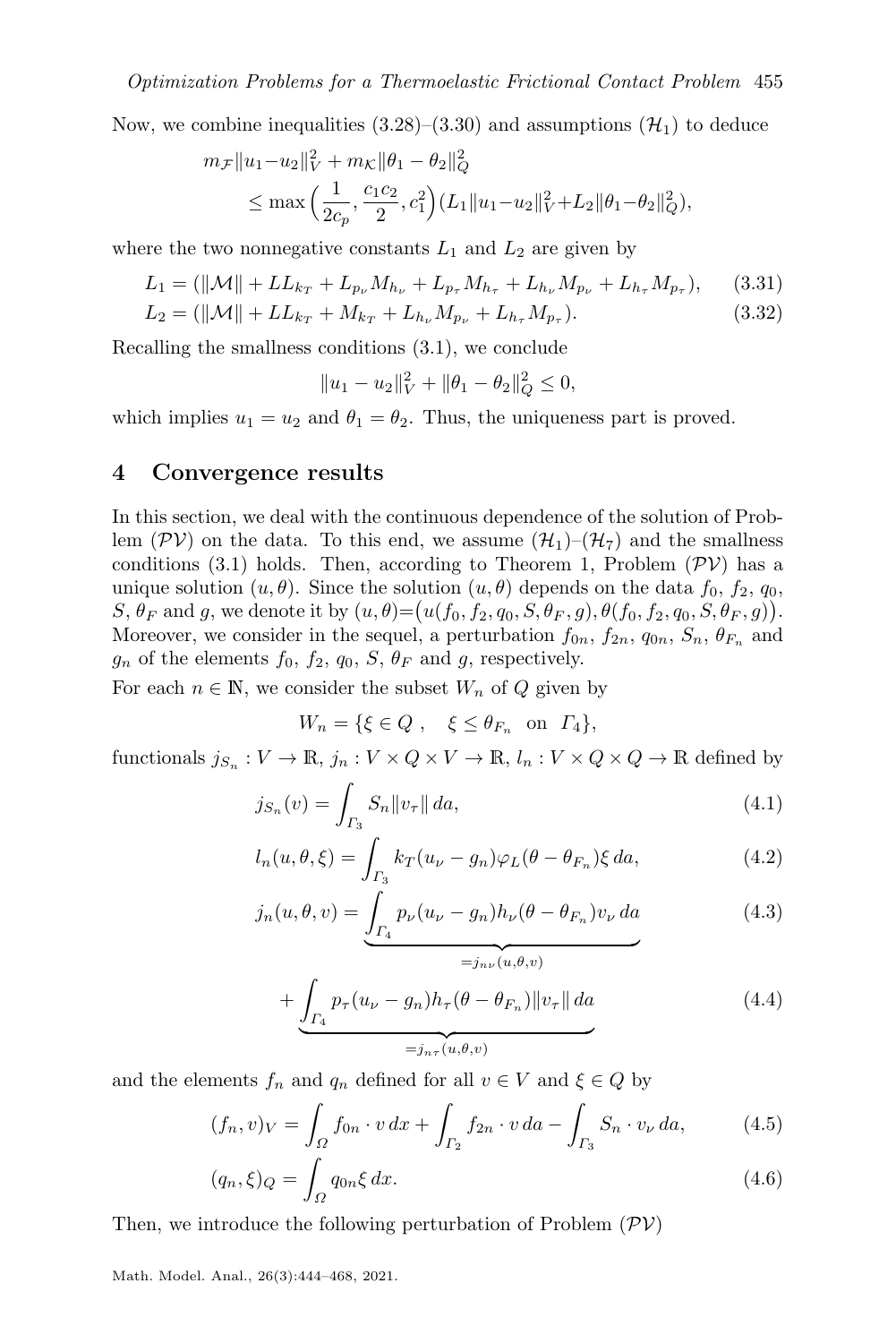*Problem*  $[\mathcal{PV}_n]$ . Find  $(u_n, \theta_n) \in V \times W_n$  such that

<span id="page-12-1"></span>
$$
(\mathcal{F}\varepsilon(u_n), \varepsilon(v) - \varepsilon(u_n))\mathcal{H} - (\mathcal{M}\theta_n, \varepsilon(v) - \varepsilon(u_n))\mathcal{H} + j_{S_n}(v)
$$
  

$$
- j_{S_n}(u_n) + j_n(u_n, \theta_n, v) - j_n(u_n, \theta_n, u_n) \ge (f_n, v - u_n)_V \quad \forall v \in V,
$$
 (4.7)

$$
(\mathcal{K}\nabla\theta_n, \nabla\xi - \nabla\theta_n)_H + l_n(u_n, \theta_n, \xi - \theta_n) \ge (q_n, \xi - \theta_n)_Q \,\forall \xi \in Q. \tag{4.8}
$$

As done to prove Theorem [1,](#page-5-1) we can get that for each  $n \in \mathbb{N}$ , Problem  $(\mathcal{PV}_n)$  $(\mathcal{PV}_n)$  $(\mathcal{PV}_n)$ has a unique solution  $(u_n, \theta_n) \in V \times W_n$ , that we can also write as follows

$$
(u_n, \theta_n) = (u_n(f_{0n}, f_{2n}, q_{0n}, S, \theta_{F_n}, g_n), \theta_n(f_{0n}, f_{2n}, q_{0n}, S, \theta_{F_n}, g_n)).
$$

Now, we state the main convergence result of this section.

**Theorem 2.** Assume that the following convergences hold

<span id="page-12-5"></span><span id="page-12-4"></span><span id="page-12-3"></span><span id="page-12-0"></span>
$$
f_{0n} \rightharpoonup f_0 \quad in \quad L^2(\Omega)^d,\tag{4.9}
$$

<span id="page-12-6"></span>
$$
f_{2n} \rightharpoonup f_2 \quad in \quad L^2(\Gamma_2)^d,\tag{4.10}
$$

<span id="page-12-8"></span><span id="page-12-7"></span>
$$
q_{0n} \rightharpoonup q_0 \quad in \quad L^2(\Omega),\tag{4.11}
$$

$$
S_n \rightharpoonup S \quad in \quad L^2(\Gamma_3),\tag{4.12}
$$

$$
g_n \to g \quad in \quad L^2(\Gamma_3 \cup \Gamma_4), \tag{4.13}
$$

<span id="page-12-12"></span>
$$
\theta_{F_n} \to \theta_F \quad \text{in} \quad \mathbb{R}.\tag{4.14}
$$

Then, the solution  $(u_n, \theta_n)$  of Problem  $(\mathcal{PV}_n)$  $(\mathcal{PV}_n)$  $(\mathcal{PV}_n)$  converges to the solution  $(u, \theta)$ of Problem  $(\mathcal{PV})$  $(\mathcal{PV})$  $(\mathcal{PV})$ , *i.e.*,

<span id="page-12-13"></span><span id="page-12-11"></span><span id="page-12-10"></span>
$$
u_n \to u \quad \text{in} \quad V, \quad \theta_n \to \theta \quad \text{in} \quad Q. \tag{4.15}
$$

The convergence result in Theorem [2](#page-12-0) is important from the mechanical point of view, since it shows that the weak solution of the contact [P](#page-2-8)roblem  $(\mathcal{P})$  depends continuously on the data. The proof of Theorem [2](#page-12-0) will be carried out in several steps. We start by considering the following intermediate problem.

Problem  $[\overline{\mathcal{PV}}_n]$ . Find  $(\overline{u}_n, \overline{\theta}_n) \in V \times W$  such that for all  $(v, \xi) \in V \times W$ , we have

<span id="page-12-2"></span>
$$
(\mathcal{F}\varepsilon(\overline{u}_n), \varepsilon(v) - \varepsilon(\overline{u}_n))_{\mathcal{H}} - (\mathcal{M}\overline{\theta}_n, \varepsilon(v) - \varepsilon(\overline{u}_n))_{\mathcal{H}}
$$
  
+  $j_{S_n}(v) - j_{S_n}(\overline{u}_n) + j_n(\overline{u}_n, \overline{\theta}_n, v) - j_n(\overline{u}_n, \overline{\theta}_n, \overline{u}_n) \ge (f_n, v - \overline{u}_n)_V,$   

$$
(\mathcal{K}\nabla\overline{\theta}_n, \nabla\xi - \nabla\overline{\theta}_n)_H + l_n(\overline{u}_n, \overline{\theta}_n, \xi - \overline{\theta}_n) \ge (q_n, \xi - \overline{\theta}_n)_Q.
$$
 (4.17)

The difference between the two previous problems is that, in Problem  $(\overline{\mathcal{PV}}_n)$  $(\overline{\mathcal{PV}}_n)$  $(\overline{\mathcal{PV}}_n)$ , we are looking for  $\overline{\theta}_n \in W$ , while in Problem  $(\mathcal{PV}_n)$  $(\mathcal{PV}_n)$  $(\mathcal{PV}_n)$ , we search for  $\theta_n \in W_n$ . Note that the solvability of Problem  $(\overline{\mathcal{PV}}_n)$  $(\overline{\mathcal{PV}}_n)$  $(\overline{\mathcal{PV}}_n)$  is a consequence of Theorem [1.](#page-5-1) Moreover, we have the following result.

<span id="page-12-9"></span>**Lemma 3.** Let  $(u, \theta)$ ,  $(u_n, \theta_n)$  and  $(\overline{u}_n, \overline{\theta}_n)$  be the solutions of the problems  $(\mathcal{PV}, \mathcal{PV}_n)$  $(\mathcal{PV}, \mathcal{PV}_n)$  $(\mathcal{PV}, \mathcal{PV}_n)$  and  $(\overline{\mathcal{PV}}_n)$ , respectively. Then, we have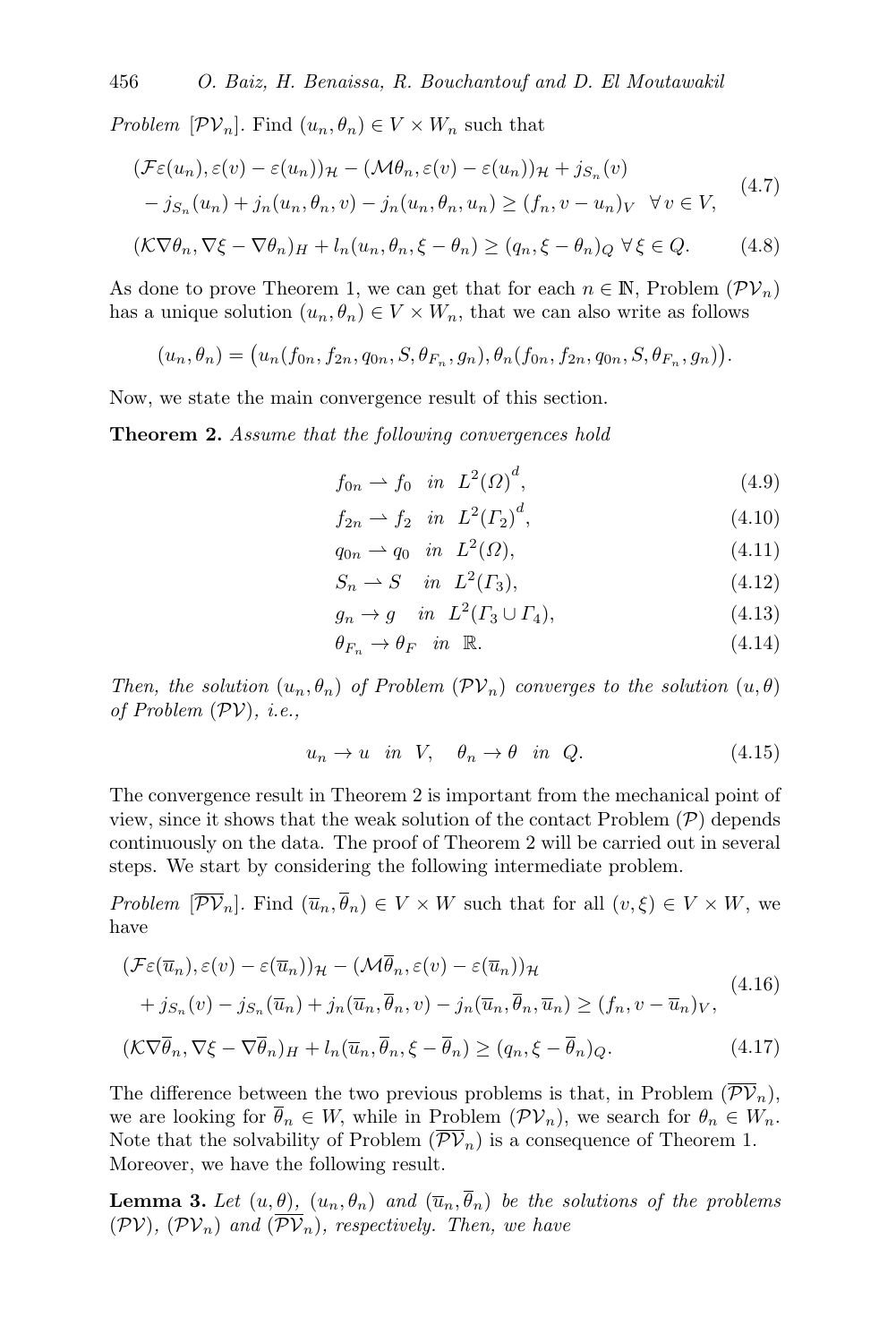1. For any  $n \in \mathbb{N}$ , there exists a constant  $\delta > 0$  such that

$$
||u_n||_V + ||\theta_n||_Q \le \delta, \quad ||\overline{u}_n||_V + ||\overline{\theta}_n||_Q \le \delta.
$$

2. The sequence  $\{(\overline{u}_n, \overline{\theta}_n)\}$  converge weakly to  $(u, \theta)$  in  $V \times Q$ , that is

 $\overline{u}_n \rightharpoonup u$  in  $V$ ,  $\overline{\theta}_n \rightharpoonup \theta$  in  $\Omega$ .

3. The sequence  $\{(\overline{u}_n, \overline{\theta}_n)\}$  converge strongly to  $\{(u, \theta)\}\$ in  $V \times Q$ , that is

$$
\overline{u}_n \to u \quad \text{in} \quad V, \quad \theta_n \to \theta \quad \text{in} \quad Q.
$$

4. The sequence  $\{(\overline{u}_n, \overline{\theta}_n) - (u_n, \theta_n)\}$  converge strongly to zero in  $V \times Q$ , i.e.,

<span id="page-13-2"></span>
$$
\|\overline{u}_n - u_n\|_V + \|\overline{\theta}_n - \theta_n\|_Q \to 0.
$$

*Proof.* Let  $n \in \mathbb{N}$ , after taking  $v = 0$  in [\(4.7\)](#page-12-3) and  $\xi = 0$  in [\(4.8\)](#page-12-4), we add the obtained inequalities. Recalling  $j_{S_n}(0_V) = j_n(u_n, \theta_n, 0_V) = 0$ , we find

$$
\begin{aligned} (\mathcal{F}\varepsilon(u_n), \varepsilon(u_n))_{\mathcal{H}} + (\mathcal{K}\nabla\theta_n, \nabla\theta_n)_H &\leq (f_n, u_n)_V + (q_n, \theta_n)_Q \\ &- j_{S_n}(u_n) - j_n(u_n, \theta_n, u_n) - l_n(u_n, \theta_n, \theta_n) + (\mathcal{M}\theta_n, \varepsilon(u_n))_{\mathcal{H}}. \end{aligned}
$$

The definitions of  $j_{S_n}$  and  $j_{n\tau}$  imply  $j_{S_n}(u_n) \geq 0$  and  $j_{n\tau}(u_n, \theta_n, u_n) \geq 0$ . Then

$$
(\mathcal{F}\varepsilon(u_n), \varepsilon(u_n))_{\mathcal{H}} + (\mathcal{K}\nabla\theta_n, \nabla\theta_n)_{H} \le (f_n, u_n)_V + (q_n, \theta_n)_Q
$$
  

$$
- j_{n\nu}(u_n, \theta_n, u_n) - l_n(u_n, \theta_n, \theta_n) + (\mathcal{M}\theta_n, \varepsilon(u_n))_{\mathcal{H}}.
$$
 (4.18)

Using the definition [\(4.5\)](#page-11-1) of  $f_n$  and the inequalities [\(2.10\)](#page-3-1) and [\(2.12\)](#page-4-5), we find

$$
(f_n, u_n)_V \leq \frac{1}{c_k} \|f_{0n}\|_{L^2(\Omega)^d} \|u_n\|_V + c_1 \|f_{2n}\|_{L^2(\Gamma_2)^d} \|u_n\|_V + c_1 \|S_n\|_{L^2(\Gamma_3)} \|u_n\|_V.
$$
\n(4.19)

Next, it follows from [\(4.9\)](#page-12-5), [\(4.10\)](#page-12-6) and [\(4.12\)](#page-12-7) that sequences  $\{f_{0n}\} \subset L^2(\Omega)^d$ ,  ${f_{2n}} \subset L^2(\Gamma_2)^d$  and  ${S_n} \subset L^2(\Gamma_3)$  are bounded, i.e., there exist nonnegative constants  $\delta_1$ ,  $\delta_2$  and  $\delta_3$  such that

$$
||f_{0n}||_{L^{2}(\Omega)^{d}} \leq \delta_{1}, \quad ||f_{2n}||_{L^{2}(\Gamma_{2})^{d}} \leq \delta_{2}, \quad ||S_{n}||_{L^{2}(\Gamma_{3})} \leq \delta_{3}.
$$
 (4.20)

Then, we combine the two previous inequalities [\(4.19\)](#page-13-0) and [\(4.20\)](#page-13-1) to deduce

<span id="page-13-1"></span><span id="page-13-0"></span>
$$
(f_n, u_n)_V \leq \left(\frac{1}{c_k}\delta_1 + c_1\delta_2 + c_1\delta_3\right) \|u_n\|_V. \tag{4.21}
$$

Similarly, the convergence condition [\(4.11\)](#page-12-8) implies that  $\{q_{0n}\}\subset L^2(\Omega)$  is a bounded sequence. Then, there exists a nonnegative constant  $\delta_1$  which does not depend on  $n$ , such that

<span id="page-13-4"></span><span id="page-13-3"></span>
$$
||q_{0n}||_{L^{2}(\Omega)} \leq \tilde{\delta}_{1}.
$$
\n(4.22)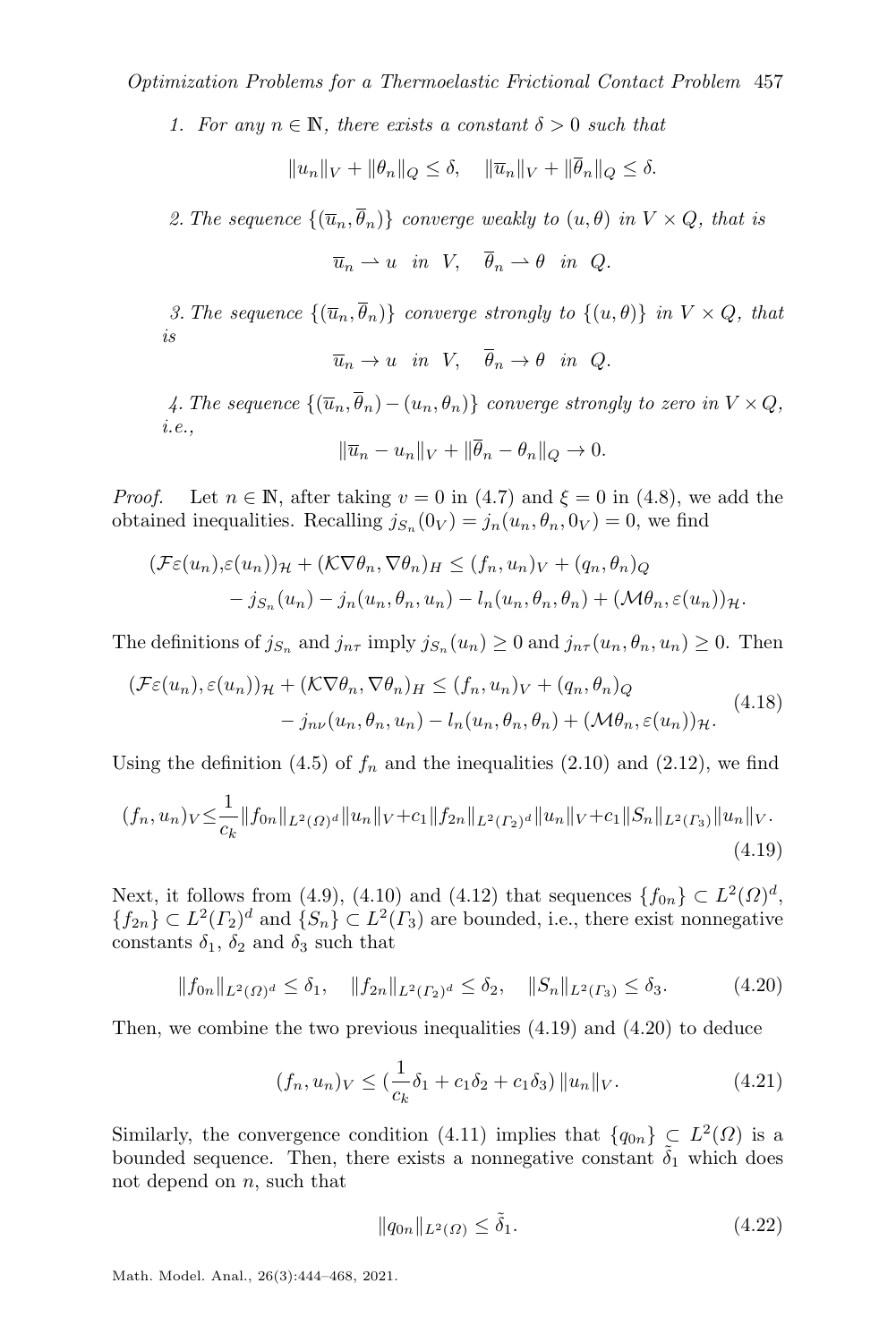Using the previous inequality, the definition  $(4.6)$  of  $q_n$  and  $(2.11)$ , we find

$$
(q_n, \theta_n)_{Q} \le ||q_{0n}||_{L^2(\Omega)} ||\theta_n||_{L^2(\Omega)} \le \frac{\tilde{\delta}_1}{c_p} ||\theta_n||_{Q}.
$$

The definitions [\(2.9\)](#page-3-2), [\(4.2\)](#page-11-3) of  $\varphi_L$  and  $l_n$ , assumption ( $\mathcal{H}_5$  $\mathcal{H}_5$  $\mathcal{H}_5$ ) and [\(2.13\)](#page-4-6) imply

$$
|l_n(u_n, \theta_n, \theta_n)| \leq LM_{k_T} meas(\Gamma_3)^{\frac{1}{2}} \|\theta_n\|_{L^2(\Gamma_3)}
$$
  

$$
\leq c_2 LM_{k_T} meas(\Gamma_3)^{\frac{1}{2}} \|\theta_n\|_{Q}.
$$

In addition, the hypotheses  $(\mathcal{H}_3)$  $(\mathcal{H}_3)$  $(\mathcal{H}_3)$ ,  $(\mathcal{H}_4)$  and inequality [\(2.12\)](#page-4-5) lead to

<span id="page-14-0"></span>
$$
|j_{n\nu}(u_n, \theta_n, u_n)| \le M_{p_\nu} M_{h_\nu} meas(\Gamma_4)^{\frac{1}{2}} \|u_n\|_{L^2(\Gamma_4)^d}
$$
  

$$
\le c_1 M_{p_\nu} M_{h_\nu} meas(\Gamma_4)^{\frac{1}{2}} \|u_n\|_V.
$$

Also, it comes from assumption  $(\mathcal{H}_2)$  $(\mathcal{H}_2)$  $(\mathcal{H}_2)$  and  $(2.11)$  that

$$
(\mathcal{M}\theta_n, \varepsilon(u_n))_{\mathcal{H}} \leq \|\mathcal{M}\theta_n\|_{\mathcal{H}} \|\varepsilon(u_n)\|_{\mathcal{H}}
$$
  

$$
\leq \frac{1}{c_p} \|\mathcal{M}\| \|\theta_n\|_{Q} \|u_n\|_{V} \leq \frac{1}{2c_p} \|\mathcal{M}\| \big( \|\theta_n\|_{Q}^2 + \|u_n\|_{V}^2 \big). \tag{4.23}
$$

Next, we combine  $(4.18)$  and  $(4.21)$ – $(4.23)$  with the inequality below

$$
(\mathcal{F}\varepsilon(u_n), \varepsilon(u_n))_{\mathcal{H}} + (\mathcal{K}\nabla\theta_n, \nabla\theta_n)_{H} \ge m_{\mathcal{F}} \|u_n\|_{V}^2 + m_{\mathcal{K}} \|\theta_n\|_{Q}^2
$$

to find that there exist two constants  $\tilde{c}_1 > 0$  and  $\tilde{c}_2 > 0$  such that

$$
\left(m_{\mathcal{F}} - \frac{1}{2c_p} \|\mathcal{M}\|\right) \|u_n\|_{V}^2 + \left(m_{\mathcal{K}} - \frac{1}{2c_p} \|\mathcal{M}\|\right) \|\theta_n\|_{Q}^2 \leq (\tilde{c}_1 M_{p_{\nu}} M_{h_{\nu}} meas(I_4)^{\frac{1}{2}} + \|f_n\|_{V}) \|u_n\|_{V} + (\tilde{c}_2 LM_{k_T} meas(I_3)^{\frac{1}{2}} + \|q_n\|_{Q}) \|\theta_n\|_{Q}.
$$
\n(4.24)

Recalling condition [\(3.1\)](#page-6-10), we have  $m_{\mathcal{F}} - \frac{1}{2c_p} ||\mathcal{M}|| > 0$  and  $m_{\mathcal{K}} - \frac{1}{2c_p} ||\mathcal{M}|| > 0$ . Then, it comes from [\(4.24\)](#page-14-1) that there exists a constant  $c > 0$  such that

$$
||u_n||_V^2 + ||\theta_n||_Q^2 \le c (||u_n||_V + ||\theta_n||_Q).
$$

Hence, this inequality combined with the fact  $(a+b)^2 \leq 2(a^2+b^2)$  for two reals a and b, we conclude that there exists a nonnegative constant  $\delta$  such that

<span id="page-14-1"></span>
$$
||u_n||_V + ||\theta_n||_Q \le \delta.
$$

In addition, using the same technique, we also deduce

$$
\|\overline{u}_n\|_V + \|\overline{\theta}_n\|_Q \le \delta.
$$

Let us now, show that the sequence  $\{(\overline{u}_n, \overline{\theta}_n)\}$  converge weakly to  $(u, \theta)$ . It follows from the first part of Lemma [3](#page-12-9) that  $\{(\overline{u}_n, \overline{\theta}_n)\}\$ is bounded sequence in  $V \times Q$ . Therefore, there exists an element  $(\overline{u}, \overline{\theta}) \in V \times Q$  and a subsequence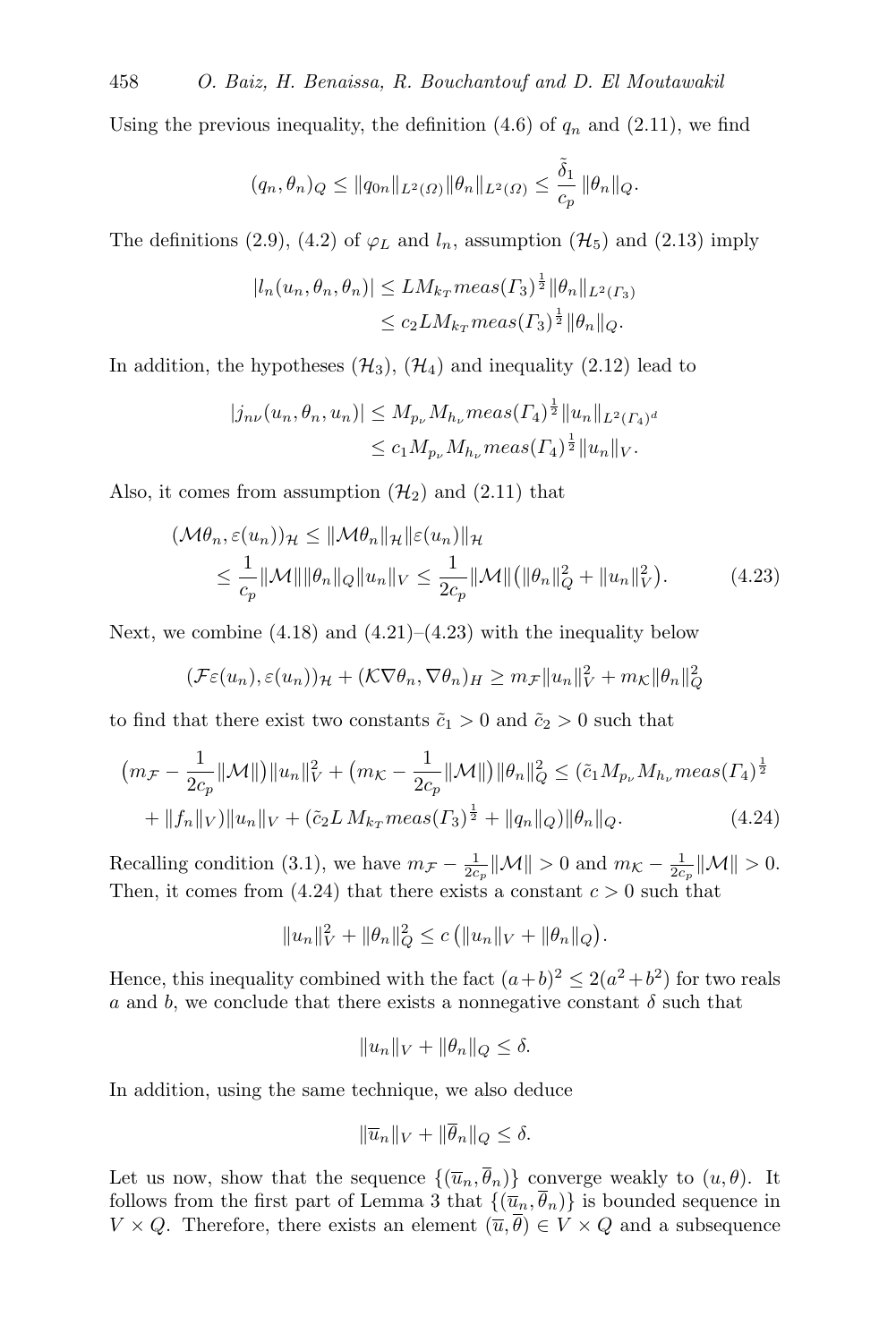of  $\{(\overline{u}_n, \overline{\theta}_n)\}\$ , denoted again  $\{(\overline{u}_n, \overline{\theta}_n)\}\$ , such that  $\{(\overline{u}_n, \overline{\theta}_n)\}\$  converge weakly to  $(\overline{u}, \overline{\theta})$  in  $V \times Q$ , i.e.,

<span id="page-15-0"></span>
$$
\overline{u}_n \rightharpoonup \overline{u} \quad \text{in} \quad V, \quad \overline{\theta}_n \rightharpoonup \overline{\theta} \quad \text{in} \quad Q. \tag{4.25}
$$

<span id="page-15-1"></span>Using compactness result of the embedding of  $H^1(\Omega) \hookrightarrow L^2(\Omega)$  [\[10,](#page-23-15) Theorem 16.1], we get that  $\{(\overline{u}_n, \overline{\theta}_n)\}$  converge strongly to  $(\overline{u}, \overline{\theta})$  in  $L^2(\Omega)^d \times L^2(\Omega)$ , i.e.,

$$
\overline{u}_n \to \overline{u}
$$
 in  $L^2(\Omega)^d$ ,  $\overline{\theta}_n \to \overline{\theta}$  in  $L^2(\Omega)$ . (4.26)

Since the trace map  $\gamma_1 : V \to L^2(\Gamma)^d$  and  $\gamma_2 : Q \to L^2(\Gamma)$  are compacts, then the weak convergence  $(\overline{u}_n, \overline{\theta}_n) \to (\overline{u}, \overline{\theta})$  in  $V \times Q$  leads to the strong convergence  $(\overline{u}_n, \overline{\theta}_n) \to (\overline{u}, \overline{\theta})$  in  $L^2(\Gamma)^d \times L^2(\Gamma)$ , i.e.,

<span id="page-15-5"></span><span id="page-15-2"></span>
$$
\overline{u}_n \to \overline{u}
$$
 in  $L^2(\Gamma)^d$ ,  $\overline{\theta}_n \to \overline{\theta}$  in  $L^2(\Gamma)$ . (4.27)

To prove that  $(\overline{u}, \overline{\theta}) = (u, \theta)$ , we recall that  $V \times W$  is a nonempty closed convex subset of space  $V \times Q$  and  $\{(\overline{u}_n, \overline{\theta}_n)\} \subset V \times W$ . Hence, the convergence [\(4.25\)](#page-15-0) implies that  $(\overline{u}, \overline{\theta}) \in V \times W$ . Then, we take  $v = \overline{u}$  in [\(4.16\)](#page-12-10) and  $\xi = \overline{\theta}$  in [\(4.17\)](#page-12-11), and after adding the two obtained inequalities and using the definition [\(3.6\)](#page-6-3) of the operator A, we obtain

$$
(A(\overline{u}_n, \overline{\theta}_n), (\overline{u}_n, \overline{\theta}_n) - (\overline{u}, \overline{\theta}))_X \leq (f_n, \overline{u}_n - \overline{u})_V + (q_n, \overline{\theta}_n - \overline{\theta})_Q + j_{S_n}(\overline{u}) - j_{S_n}(\overline{u}_n) + j_n(\overline{u}_n, \overline{\theta}_n, \overline{u}) - j_n(\overline{u}_n, \overline{\theta}_n, \overline{u}_n) - l_n(\overline{u}_n, \overline{\theta}_n, \overline{\theta}_n - \overline{\theta}) + (\mathcal{M}\overline{\theta}_n, \varepsilon(\overline{u}_n) - \varepsilon(\overline{u}))_H.
$$
\n(4.28)

Moreover, we use the definitions [\(4.5\)](#page-11-1), [\(4.6\)](#page-11-2) of  $f_n$  and  $q_n$  to deduce

$$
(f_n, \overline{u}_n - \overline{u})_V = \int_{\Omega} f_{0n} \cdot (\overline{u}_n - \overline{u}) dx + \int_{\Gamma_2} f_{2n} \cdot (\overline{u}_n - \overline{u}) da
$$
  

$$
- \int_{\Gamma_3} S_n \cdot (\overline{u}_{\nu n} - \overline{u}_{\nu}) da \le ||f_{0n}||_{L^2(\Omega)^d} ||\overline{u}_n - \overline{u}||_{L^2(\Omega)^d}
$$
  

$$
+ ||f_{2n}||_{L^2(\Gamma_2)^d} ||\overline{u}_n - \overline{u}||_{L^2(\Gamma_2)^d} + ||S_n||_{L^2(\Gamma_3)} ||\overline{u}_n - \overline{u}||_{L^2(\Gamma_3)^d},
$$
  

$$
(q_n, \overline{\theta}_n - \overline{\theta})_Q = \int_{\Omega} q_{0n} (\overline{\theta}_n - \overline{\theta}) dx \le ||q_{0n}||_{L^2(\Omega)} ||\overline{\theta}_n - \overline{\theta}||_{L^2(\Omega)}.
$$

From the conditions  $(4.20)$ ,  $(4.22)$  and the convergences  $(4.26)$ – $(4.27)$ , we get

<span id="page-15-6"></span><span id="page-15-4"></span><span id="page-15-3"></span>
$$
(f_n, \overline{u}_n - \overline{u})_V \to 0, \quad (q_n, \overline{\theta}_n - \overline{\theta})_Q \to 0. \tag{4.29}
$$

From the definitions [\(4.1\)](#page-11-4)–[\(4.3\)](#page-11-5) and assumptions  $(\mathcal{H}_3)$  $(\mathcal{H}_3)$  $(\mathcal{H}_3)$ – $(\mathcal{H}_4)$ , we have

$$
j_{S_n}(\overline{u}) - j_{S_n}(\overline{u}_n) \le ||S_n||_{L^2(\Gamma_3)} \|\overline{u} - \overline{u}_n\|_{L^2(\Gamma_3)^d},\tag{4.30}
$$

$$
l_n(\overline{u}_n, \overline{\theta}_n, \overline{\theta}_n - \overline{\theta}) \le M_{k_T} L \operatorname{meas}(T_3)^{\frac{1}{2}} \|\overline{\theta}_n - \overline{\theta}\|_{L^2(T_3)},\tag{4.31}
$$

$$
j_n(\overline{u}_n, \overline{\theta}_n, \overline{u}) - j_n(\overline{u}_n, \overline{\theta}_n, \overline{u}_n) \le M_{p_\nu} M_{h_\nu} meas(\Gamma_4)^{\frac{1}{2}} \|\overline{u} - \overline{u}_n\|_{L^2(\Gamma_4)^d}
$$
(4.32)  
+  $M_{p_\tau} M_{h_\tau} meas(\Gamma_4)^{\frac{1}{2}} \|\overline{u} - \overline{u}_n\|_{L^2(\Gamma_4)^d}.$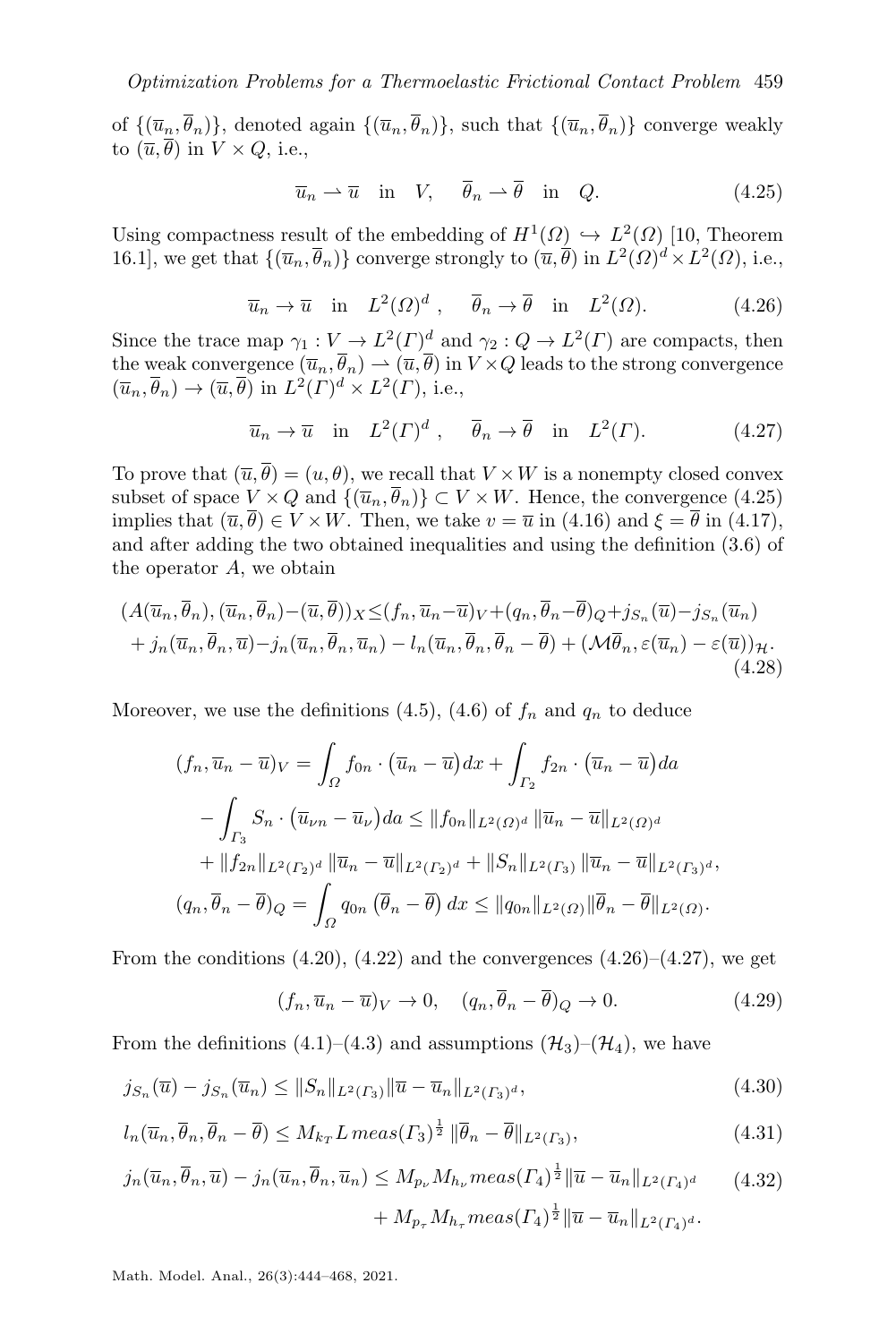Therefore, the convergence condition [\(4.27\)](#page-15-2), combined with [\(4.20\)](#page-13-1) and [\(4.30\)](#page-15-3)– [\(4.32\)](#page-15-4), leads to

<span id="page-16-0"></span>
$$
j_{S_n}(\overline{u}) - j_{S_n}(\overline{u}_n) \to 0, \tag{4.33}
$$

$$
j_n(\overline{u}_n, \overline{\theta}_n, \overline{u}) - j_n(\overline{u}_n, \overline{\theta}_n, \overline{u}_n) \to 0,
$$
\n(4.34)

$$
l_n(\overline{u}_n, \overline{\theta}_n, \overline{\theta}_n - \overline{\theta}) \to 0. \tag{4.35}
$$

The operator  $\varepsilon$  is linear, then  $\varepsilon(\overline{u}_n) \to \varepsilon(\overline{u})$  in H, and by boundedness of the sequence  $\{\overline{\theta}_n\}$ , we get

<span id="page-16-3"></span><span id="page-16-2"></span><span id="page-16-1"></span>
$$
(\mathcal{M}\overline{\theta}_n, \varepsilon(\overline{u}_n) - \varepsilon(\overline{u}))_{\mathcal{H}} \to 0. \tag{4.36}
$$

Then, we use  $(4.28)$ , convergences  $(4.29)$  and  $(4.33)$ – $(4.36)$  to obtain

$$
\limsup (A(\overline{u}_n, \overline{\theta}_n), (\overline{u}_n, \overline{\theta}_n) - (\overline{u}, \overline{\theta}))_X \le 0.
$$
 (4.37)

The inequality  $(4.37)$  combined with  $(3.11)$  implies that A is a pseudomonotone operator. Thus, for all  $(v, \xi) \in V \times Q$ , we have

$$
\liminf (A(\overline{u}_n, \overline{\theta}_n), (\overline{u}_n, \overline{\theta}_n) - (v, \xi))_X \ge (A(\overline{u}, \overline{\theta}), (\overline{u}, \overline{\theta}) - (v, \xi))_X.
$$

Therefore, we add the two inequalities of Problem  $(\overline{\mathcal{PV}}_n)$  $(\overline{\mathcal{PV}}_n)$  $(\overline{\mathcal{PV}}_n)$  and use the definition of the operator A to get

$$
(A(\overline{u}_n, \overline{\theta}_n), (\overline{u}_n, \overline{\theta}_n) - (v, \xi))_X \leq (f_n, \overline{u}_n - v)_V + (q_n, \overline{\theta}_n - \xi)_Q + j_{S_n}(v) - j_{S_n}(\overline{u}_n) + j_n(\overline{u}_n, \overline{\theta}_n, v) - j_n(\overline{u}_n, \overline{\theta}_n, \overline{u}_n) - l_n(\overline{u}_n, \overline{\theta}_n, \overline{\theta}_n - \xi) + (\mathcal{M}\overline{\theta}_n, \varepsilon(\overline{u}_n) - \varepsilon(v))_{\mathcal{H}},
$$
\n(4.38)

for all  $(v, \xi) \in V \times W$ . The inequality [\(4.38\)](#page-16-3) can be reformulated as follows

$$
(A(\overline{u}_n, \overline{\theta}_n), (\overline{u}_n, \overline{\theta}_n) - (v, \xi))_X
$$
  
\n
$$
\leq (f_n, \overline{u} - v)_V + (f_n, \overline{u}_n - \overline{u})_V + (q_n, \overline{\theta} - \xi)_Q + (q_n, \overline{\theta}_n - \overline{\theta})_Q
$$
  
\n
$$
+ j_{S_n}(v) - j_{S_n}(\overline{u}) - (j_{S_n}(\overline{u}_n) - j_{S_n}(\overline{u})) + j_n(\overline{u}_n, \overline{\theta}_n, v)
$$
  
\n
$$
- j_n(\overline{u}_n, \overline{\theta}_n, \overline{u}) - (j_n(\overline{u}_n, \overline{\theta}_n, \overline{u}_n) - j_n(\overline{u}_n, \overline{\theta}, \overline{u})) - l_n(\overline{u}_n, \overline{\theta}_n, \overline{\theta} - \xi)
$$
  
\n
$$
- l_n(\overline{u}_n, \overline{\theta}_n, \overline{\theta}_n - \overline{\theta}) + (\mathcal{M}\overline{\theta}_n, \varepsilon(\overline{u}) - \varepsilon(v))_{\mathcal{H}} + (\mathcal{M}\overline{\theta}_n, \varepsilon(\overline{u}_n) - \varepsilon(\overline{u}))_{\mathcal{H}}.
$$

Then, by passing to the limit, we get that for all  $(v, \xi) \in V \times W$ , we have

$$
\liminf (A(\overline{u}_n, \overline{\theta}_n), (\overline{u}_n, \overline{\theta}_n) - (v, \xi))_X \le (f, \overline{u} - v)_V + (q, \overline{\theta} - \xi)_Q + j_S(v) - j_S(\overline{u}) + j(\overline{u}, \overline{\theta}, v) - j(\overline{u}, \overline{\theta}, \overline{u}) - l(\overline{u}, \overline{\theta}, \overline{\theta} - \xi) + (\mathcal{M}\overline{\theta}, \varepsilon(\overline{u}) - \varepsilon(v))_H,
$$

$$
(A(\overline{u}, \overline{\theta}), (\overline{u}, \overline{\theta}) - (v, \xi))_X \le (f, \overline{u} - v)_V + (q, \overline{\theta} - \xi)_Q + j_S(v) - j_S(\overline{u}) + j(\overline{u}, \overline{\theta}, v) - j(\overline{u}, \overline{\theta}, \overline{u}) - l(\overline{u}, \overline{\theta}, \overline{\theta} - \xi) + (\mathcal{M}\overline{\theta}, \varepsilon(\overline{u}) - \varepsilon(v))_{\mathcal{H}}.
$$

Then, for all  $(v, \xi) \in V \times W$ , we have

$$
(A(\overline{u},\theta),(v,\xi)-(\overline{u},\theta))_X-(\mathcal{M}\theta,\varepsilon(v)-\varepsilon(\overline{u}))_{\mathcal{H}}+jS(v)-jS(\overline{u})+j(\overline{u},\overline{\theta},v)-j(\overline{u},\overline{\theta},\overline{u})+l(\overline{u},\overline{\theta},\xi-\overline{\theta})\geq (f,v-\overline{u})_V+(q,\xi-\overline{\theta})_Q.
$$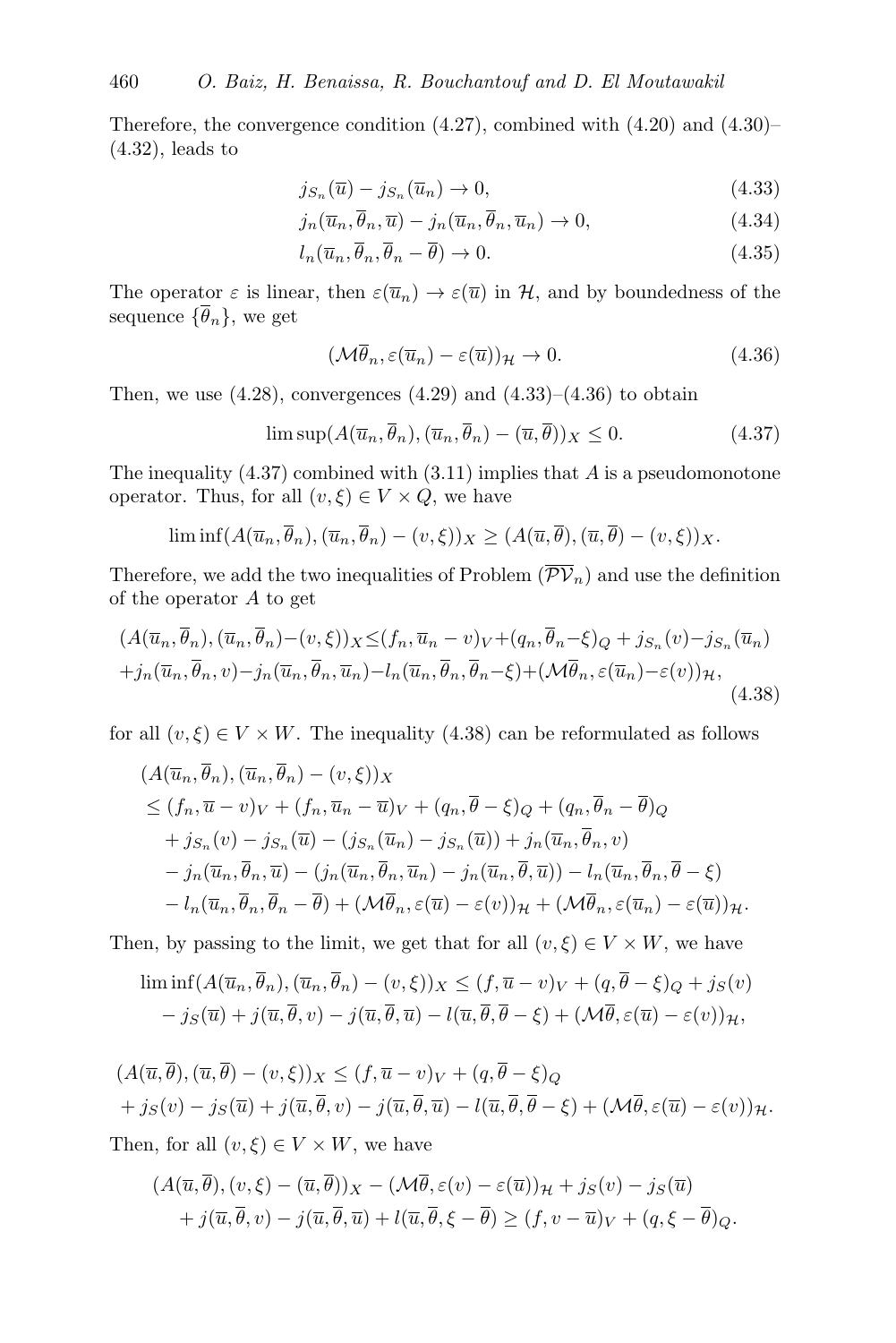Now, we take successively  $\xi = \overline{\theta}$  and  $v = \overline{u}$  in the previous inequality to get

$$
(\mathcal{F}\varepsilon(\overline{u}), \varepsilon(v) - \varepsilon(\overline{u}))_{\mathcal{H}} - (\mathcal{M}\overline{\theta}, \varepsilon(v) - \varepsilon(\overline{u}))_{\mathcal{H}}
$$
  
+  $j_S(v) - j_S(\overline{u}) + j(\overline{u}, \overline{\theta}, v) - j(\overline{u}, \overline{\theta}, \overline{u}) \ge (f, v - \overline{u})_V, \quad \forall v \in V,$   
 $(\mathcal{K}\nabla\overline{\theta}, \nabla\xi - \nabla\overline{\theta})_H + l(\overline{u}, \overline{\theta}, \xi - \overline{\theta}) \ge (q, \xi - \overline{\theta})_Q, \quad \forall \xi \in W.$ 

It means that  $(\overline{u}, \overline{\theta})$  is also a solution of Problem  $(\mathcal{PV})$  $(\mathcal{PV})$  $(\mathcal{PV})$ , and from the uniqueness of the solution of Problem  $(\mathcal{PV})$  $(\mathcal{PV})$  $(\mathcal{PV})$ , we conclude that  $(\overline{u}, \overline{\theta}) = (u, \theta)$ . Then, the sequence  $\{(\overline{u}_n, \overline{\theta}_n)\}$  converge weakly to  $(u, \theta)$  in  $V \times Q$ .

Now, we move to prove that  $\{(\overline{u}_n, \overline{\theta}_n)\}$  converges strongly to  $(u, \theta)$  in  $V \times Q$ . We take  $v = u$  in [\(4.16\)](#page-12-10) and  $\xi = \theta$  in [\(4.17\)](#page-12-11) and add the obtained inequalities to get

$$
\begin{aligned} (\mathcal{F}\varepsilon(\overline{u}_n), \varepsilon(\overline{u}_n) - \varepsilon(u))_{\mathcal{H}} + (\mathcal{K}\nabla\overline{\theta}_n, \nabla\overline{\theta}_n - \nabla\theta)_{H} \\ &\leq (f_n, \overline{u}_n - u)_V + (q_n, \overline{\theta}_n - \theta)_Q + j_{S_n}(u) - j_{S_n}(\overline{u}_n) + j_n(\overline{u}_n, \overline{\theta}_n, u) \\ &- j_n(\overline{u}_n, \overline{\theta}_n, \overline{u}_n) - l_n(\overline{u}_n, \overline{\theta}_n, \overline{\theta}_n - \theta) + (\mathcal{M}\overline{\theta}_n, \varepsilon(\overline{u}_n) - \varepsilon(u))_{\mathcal{H}}, \end{aligned}
$$

i.e.,

$$
\begin{split}\n(\mathcal{F}\varepsilon(\overline{u}_{n}) - \mathcal{F}\varepsilon(\overline{u}_{n}), \varepsilon(\overline{u}_{n}) - \varepsilon(u))_{\mathcal{H}} + (\mathcal{K}\nabla\overline{\theta}_{n} - \mathcal{K}\nabla\overline{\theta}, \nabla\overline{\theta}_{n} - \nabla\theta)_{H} \\
&\leq (f_{n}, \overline{u}_{n} - u)_{V} + (q_{n}, \overline{\theta}_{n} - \theta)_{Q} + j_{S_{n}}(u) - j_{S_{n}}(\overline{u}_{n}) + j_{n}(\overline{u}_{n}, \overline{\theta}_{n}, u) \\
&- j_{n}(\overline{u}_{n}, \overline{\theta}_{n}, \overline{u}_{n}) - l_{n}(\overline{u}_{n}, \overline{\theta}_{n}, \overline{\theta}_{n} - \theta) + (\mathcal{M}\overline{\theta}_{n}, \varepsilon(\overline{u}_{n}) - \varepsilon(u))_{\mathcal{H}} \\
&- (\mathcal{F}\varepsilon(\overline{u}_{n}), \varepsilon(\overline{u}_{n}) - \varepsilon(u))_{\mathcal{H}} - (\mathcal{K}\nabla\overline{\theta}, \nabla\overline{\theta}_{n} - \nabla\theta)_{H}.\n\end{split} \tag{4.39}
$$

Recalling that the sequence  $(\overline{u}_n, \overline{\theta}_n)$  converges weakly to  $(u, \theta)$  in  $V \times Q$ , then by the same techniques used to find  $(4.29)$  and  $(4.33)$ – $(4.36)$ , we deduce

$$
(\mathcal{F}\varepsilon(\overline{u}_n), \varepsilon(\overline{u}_n) - \varepsilon(u))\mathcal{H} \to 0, \quad (\mathcal{K}\nabla\overline{\theta}, \nabla\overline{\theta}_n - \nabla\theta)\mathcal{H} \to 0,\tag{4.40}
$$

$$
(f_n, \overline{u}_n - u)_V \to 0, \quad (q_n, \theta_n - \theta)_Q \to 0,
$$
\n
$$
(4.41)
$$

$$
j_{S_n}(u) - j_{S_n}(\overline{u}_n) \to 0, \quad j_n(\overline{u}_n, \overline{\theta}_n, u) - j_n(\overline{u}_n, \overline{\theta}_n, \overline{u}_n) \to 0,
$$
(4.42)

$$
l_n(\overline{u}_n, \overline{\theta}_n, \overline{\theta}_n - \theta) \to 0, \quad (\mathcal{M}\overline{\theta}_n, \varepsilon(\overline{u}_n) - \varepsilon(u))_{\mathcal{H}} \to 0. \tag{4.43}
$$

Next, we combine [\(4.39\)](#page-17-0), [\(4.40\)](#page-17-1)–[\(4.43\)](#page-17-2) and assumption ( $\mathcal{H}_1$  $\mathcal{H}_1$  $\mathcal{H}_1$ ) to find

<span id="page-17-2"></span><span id="page-17-1"></span><span id="page-17-0"></span>
$$
\lim_{n \to \infty} \left\| \overline{u}_n - u \right\|_V^2 + \left\| \overline{\theta}_n - \theta \right\|_Q^2 \le 0.
$$

Hence,  $\{(\overline{u}_n, \overline{\theta}_n)\}$  converges strongly to  $(u, \theta)$  in  $V \times Q$ .

Let us now prove  $\left(\|\overline{u}_n-u_n\|_V+\|\overline{\theta}_n-\theta_n\|_Q\right)\to 0$ . We consider a nonnegative real  $\alpha_n = \theta_F/\theta_{F_n}$ . Using the definitions of W and  $W_n$ , it is easy to deduce

$$
\alpha_n \theta_n \in W, \quad \theta_n/\alpha_n \in W_n,
$$

where  $(u_n, \theta_n)$ ,  $(\overline{u}_n, \overline{\theta}_n)$  are the solution of Problem  $(\mathcal{PV}_n)$  $(\mathcal{PV}_n)$  $(\mathcal{PV}_n)$  and Problem  $(\overline{\mathcal{PV}}_n)$ ,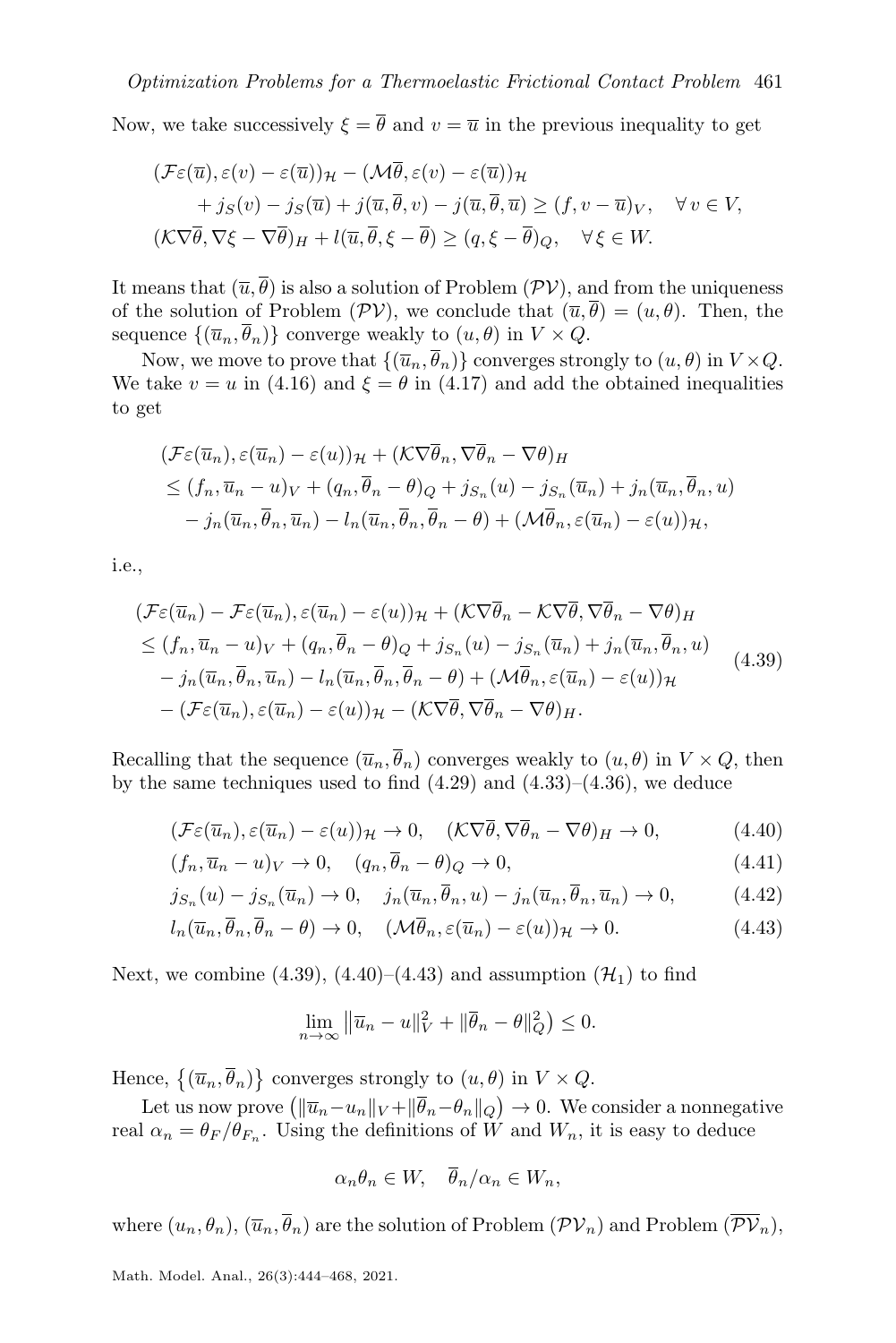respectively. We take  $v = \frac{1}{\alpha_n} \overline{u}_n$  in [\(4.7\)](#page-12-3) and  $v = \alpha_n u_n$  in [\(4.16\)](#page-12-10), then we get

$$
(\mathcal{F}\varepsilon(u_n), \varepsilon(\frac{1}{\alpha_n}\overline{u}_n) - \varepsilon(u_n))_{\mathcal{H}} - (\mathcal{M}\theta_n, \varepsilon(\frac{1}{\alpha_n}\overline{u}_n) - \varepsilon(u_n))_{\mathcal{H}} + j_{S_n}(\frac{1}{\alpha_n}\overline{u}_n)
$$

$$
- j_{S_n}(u_n) + j_n(u_n, \theta_n, \frac{1}{\alpha_n}\overline{u}_n) - j_n(u_n, \theta_n, u_n) \ge (f_n, \frac{1}{\alpha_n}\overline{u}_n - u_n)_V,
$$

$$
(\mathcal{F}\varepsilon(\overline{u}_n), \varepsilon(\alpha_n u_n) - \varepsilon(\overline{u}_n))_{\mathcal{H}} - (\mathcal{M}\overline{\theta}_n, \varepsilon(\alpha_n u_n) - \varepsilon(\overline{u}_n))_{\mathcal{H}} + j_{S_n}(\alpha_n u_n)
$$

$$
- j_{S_n}(\overline{u}_n) + j_n(\overline{u}_n, \overline{\theta}_n, \alpha_n u_n) - j_n(\overline{u}_n, \overline{\theta}_n, \overline{u}_n) \ge (f_n, \alpha_n u_n - \overline{u}_n)_V.
$$

Next, we add the two previous inequalities to obtain

$$
(\mathcal{F}\varepsilon(u_n), \varepsilon(u_n) - \varepsilon(\frac{1}{\alpha_n}\overline{u}_n))_{\mathcal{H}} + (\mathcal{F}\varepsilon(\overline{u}_n), \varepsilon(\overline{u}_n) - \varepsilon(\alpha_n u_n))_{\mathcal{H}}
$$
  
\n
$$
\leq (1 - \alpha_n)(f_n, u_n)_V + (1 - \frac{1}{\alpha_n})(f_n, \overline{u}_n)_V + (\alpha_n - 1)j_{S_n}(u_n)
$$
  
\n
$$
+ (\frac{1}{\alpha_n} - 1)j_{S_n}(\overline{u}_n) + (\alpha_n - 1)j_n(\overline{u}_n, \overline{\theta}_n, u_n) + (\frac{1}{\alpha_n} - 1)j_n(u_n, \theta_n, \overline{u}_n)
$$
  
\n
$$
+ j_n(\overline{u}_n, \overline{\theta}_n, u_n) - j_n(\overline{u}_n, \overline{\theta}_n, \overline{u}_n) + j_n(u_n, \theta_n, \overline{u}_n) - j_n(u_n, \theta_n, u_n)
$$
  
\n
$$
+ (1 - \alpha_n)(\mathcal{M}\overline{\theta}_n, \varepsilon(u_n))_{\mathcal{H}} + (1 - \frac{1}{\alpha_n})(\mathcal{M}\theta_n, \varepsilon(\overline{u}_n))_{\mathcal{H}}
$$
  
\n
$$
+ (\mathcal{M}\overline{\theta}_n - \mathcal{M}\theta_n, \varepsilon(\overline{u}_n) - \varepsilon(u_n))_{\mathcal{H}}.
$$
\n(4.44)

Using the assumption  $(\mathcal{H}_1)$  $(\mathcal{H}_1)$  $(\mathcal{H}_1)$ , it comes from the previous inequality that

<span id="page-18-1"></span><span id="page-18-0"></span>
$$
(\mathcal{F}\varepsilon(u_n), \varepsilon(u_n) - \varepsilon(\frac{1}{\alpha_n}\overline{u}_n))_{\mathcal{H}} + (\mathcal{F}\varepsilon(\overline{u}_n), \varepsilon(\overline{u}_n) - \varepsilon(\alpha_n u_n))_{\mathcal{H}}
$$
  
\n
$$
= (\mathcal{F}\varepsilon(u_n) - \mathcal{F}\varepsilon(\overline{u}_n), \varepsilon(u_n) - \varepsilon(\overline{u}_n))_{\mathcal{H}} + (1 - \alpha_n)(\mathcal{F}\varepsilon(\overline{u}_n), \varepsilon(u_n))_{\mathcal{H}}
$$
  
\n
$$
+ (1 - \frac{1}{\alpha_n})(\mathcal{F}\varepsilon(u_n), \varepsilon(\overline{u}_n))_{\mathcal{H}} \ge m_{\mathcal{F}} ||u_n - \overline{u}_n||_{V}^{2}
$$
  
\n
$$
- |1 - \alpha_n| M_{\mathcal{F}} ||\overline{u}_n||_{V} ||u_n||_{V} - |1 - \frac{1}{\alpha_n}| M_{\mathcal{F}} ||\overline{u}_n||_{V} ||u_n||_{V}.
$$
\n
$$
(4.45)
$$

Remembering that  $f_n$ ,  $S_n$ ,  $\overline{u}_n$ ,  $u_n$ ,  $\overline{\theta}_n$  and  $\theta_n$  are all bounded, we use hypotheses  $(\mathcal{H}_1)$  $(\mathcal{H}_1)$  $(\mathcal{H}_1)$ – $(\mathcal{H}_5)$  and inequalities [\(4.44\)](#page-18-0) and [\(4.45\)](#page-18-1) to get that there exists a nonnegative constant  $\tilde{c}_1$  such that

<span id="page-18-2"></span>
$$
m_{\mathcal{F}} \|u_n - \overline{u}_n\|_V^2
$$
  
\n
$$
\leq \tilde{c}_1 (|1 - \alpha_n| + |(1 - \frac{1}{\alpha_n}|) + j_n(\overline{u}_n, \overline{\theta}_n, u_n) - j_n(\overline{u}_n, \overline{\theta}_n, \overline{u}_n)
$$
  
\n
$$
+ j_n(u_n, \theta_n, \overline{u}_n) - j_n(u_n, \theta_n, u_n) + (\mathcal{M}\overline{\theta}_n - \mathcal{M}\theta_n, \varepsilon(\overline{u}_n) - \varepsilon(u_n))_{\mathcal{H}}.
$$
\n(4.46)

Moreover, by the same arguments used to prove [\(3.30\)](#page-10-4), we can deduce that

<span id="page-18-3"></span>
$$
|j_n(\overline{u}_n, \overline{\theta}_n, u_n) - j_n(\overline{u}_n, \overline{\theta}_n, \overline{u}_n) + j_n(u_n, \theta_n, \overline{u}_n) - j_n(u_n, \theta_n, u_n)|
$$
  
\n
$$
\leq c_1^2 L_{p_\nu} M_{h_\nu} \|\overline{u}_n - u_n\|_V^2 + \frac{c_1 c_2}{2} L_{h_\nu} M_{p_\nu} (\|\overline{u}_n - u_n\|_V^2 + \|\overline{\theta}_n - \theta_n\|_Q^2) \quad (4.47)
$$
  
\n
$$
+ c_1^2 L_{p_\tau} M_{h_\tau} \|\overline{u}_n - u_n\|_V^2 + \frac{c_1 c_2}{2} L_{h_\tau} M_{p_\tau} (\|\overline{u}_n - u_n\|_V^2 + \|\overline{\theta}_n - \theta_n\|_Q^2).
$$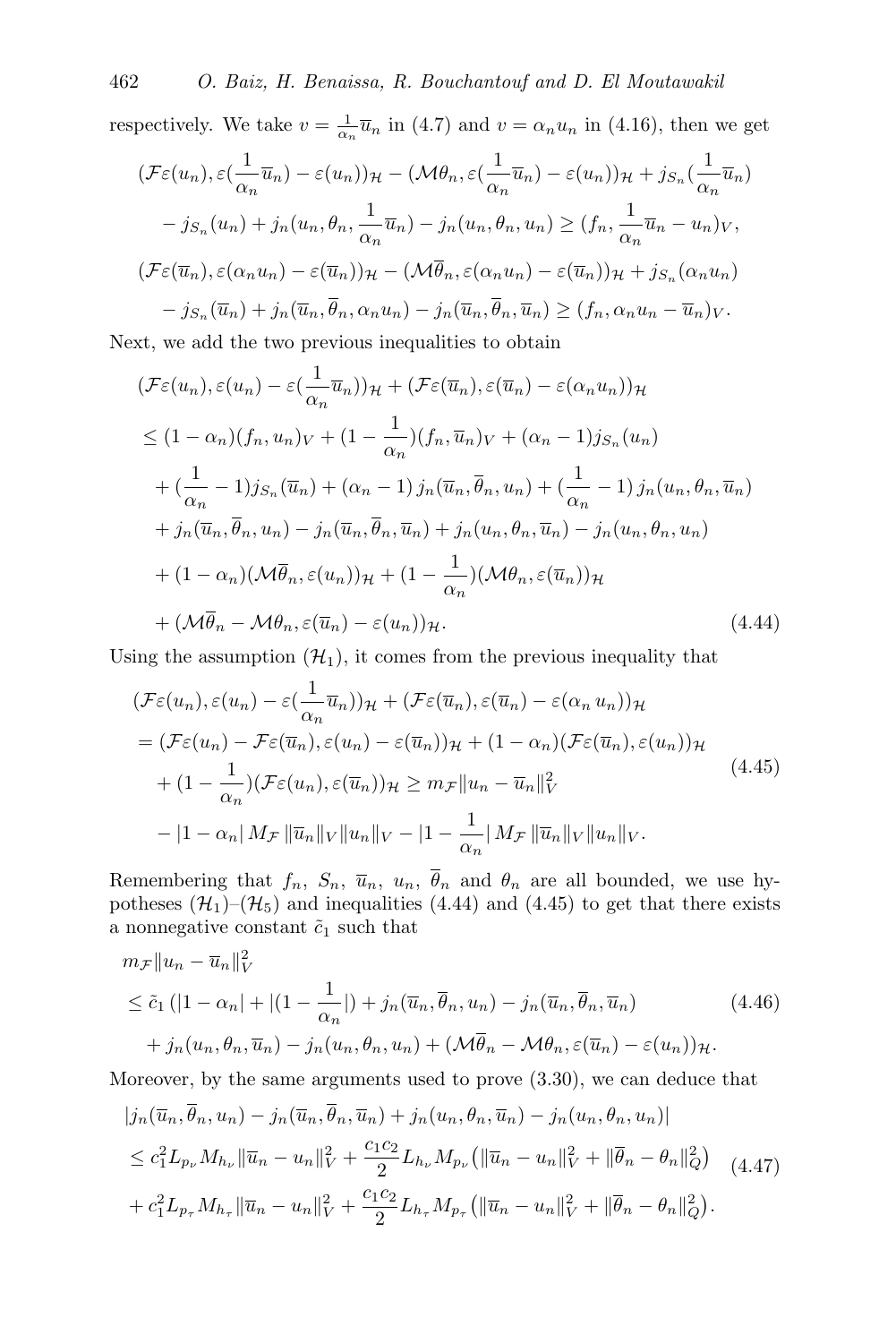[H](#page-4-1)ence, by combining  $(4.46)$ – $(4.47)$  and assumption  $(\mathcal{H}_2)$ , we get

$$
m_{\mathcal{F}} \|u_n - \overline{u}_n\|_{V}^2
$$
  
\n
$$
\leq \tilde{c}_1 (|1 - \alpha_n| + |1 - \frac{1}{\alpha_n}|) + c_1^2 L_{p_{\nu}} M_{h_{\nu}} \|\overline{u}_n - u_n\|_{V}^2
$$
  
\n
$$
+ \frac{c_1 c_2}{2} L_{h_{\nu}} M_{p_{\nu}} (\|\overline{u}_n - u_n\|_{V}^2 + \|\overline{\theta}_n - \theta_n\|_{Q}^2) + c_1^2 L_{p_{\tau}} M_{h_{\tau}} \|\overline{u}_n - u_n\|_{V}^2
$$
  
\n
$$
+ \frac{c_1 c_2}{2} L_{h_{\tau}} M_{p_{\tau}} (\|\overline{u}_n - u_n\|_{V}^2 + \|\overline{\theta}_n - \theta_n\|_{Q}^2)
$$
  
\n
$$
+ \frac{1}{2c_p} \|\mathcal{M}\| (\|\overline{\theta}_n - \theta_n\|_{Q}^2 + \|\overline{u}_n - u_n\|_{V}^2). \tag{4.48}
$$

Now, we take  $\xi = \alpha_n \theta_n \in W$  and  $\xi = \frac{1}{\alpha_n} \overline{\theta}_n \in W_n$  in [\(4.17\)](#page-12-11) and [\(4.8\)](#page-12-4), respectively, to obtain

$$
(\mathcal{K}\nabla\theta_n, \frac{1}{\alpha_n}\nabla\overline{\theta}_n - \nabla\theta_n)_{H} + l_n(u_n, \theta_n, \frac{1}{\alpha_n}\overline{\theta}_n - \theta_n) \ge (q_n, \frac{1}{\alpha_n}\overline{\theta}_n - \theta_n)_{Q},
$$
  

$$
(\mathcal{K}\nabla\overline{\theta}_n, \alpha_n\nabla\theta_n - \nabla\overline{\theta}_n)_{H} + l_n(\overline{u}_n, \overline{\theta}_n, \alpha_n\theta_n - \overline{\theta}_n) \ge (q_n, \alpha_n\theta_n - \overline{\theta}_n)_{Q}.
$$

Then, we add the two previous inequalities to deduce

<span id="page-19-2"></span><span id="page-19-0"></span>
$$
(\mathcal{K}\nabla\theta_n, \nabla\theta_n - \frac{1}{\alpha_n}\nabla\overline{\theta}_n)_H + (\mathcal{K}\nabla\overline{\theta}_n, \nabla\overline{\theta}_n - \alpha_n\nabla\theta_n)_H
$$
  
\n
$$
\leq (1 - \alpha_n)(q_n, \theta_n)_Q + (1 - \frac{1}{\alpha_n})(q_n, \overline{\theta}_n)_Q
$$
  
\n
$$
+ (\alpha_n - 1) l_n(\overline{u}_n, \overline{\theta}_n, \theta_n) + (\frac{1}{\alpha_n} - 1) l_n(u_n, \theta_n, \overline{\theta}_n)
$$
  
\n
$$
+ l_n(u_n, \theta_n, \overline{\theta}_n - \theta_n) - l_n(\overline{u}_n, \overline{\theta}_n, \overline{\theta}_n - \theta_n).
$$
\n(4.49)

In addition, it comes from the hypothesis  $(\mathcal{H}_1)$  $(\mathcal{H}_1)$  $(\mathcal{H}_1)$  that

$$
\begin{split} &\left(\mathcal{K}\nabla\theta_{n},\nabla\theta_{n}-\frac{1}{\alpha_{n}}\nabla\overline{\theta}_{n}\right)_{H}+\left(\mathcal{K}\nabla\overline{\theta}_{n},\nabla\overline{\theta}_{n}-\alpha_{n}\nabla\theta_{n}\right)_{H} \\ &=\left(\mathcal{K}\nabla\theta_{n}-\mathcal{K}\nabla\overline{\theta}_{n},\nabla\theta_{n}-\nabla\overline{\theta}_{n}\right)_{H}+\left(1-\alpha_{n}\right)\left(\mathcal{K}\nabla\overline{\theta}_{n},\nabla\theta_{n}\right)_{H} \\ &+\left(1-\frac{1}{\alpha_{n}}\right)\left(\mathcal{K}\nabla\theta_{n},\nabla\overline{\theta}_{n}\right)_{H} \\ &\geq m_{\mathcal{K}}\|\theta_{n}-\overline{\theta}_{n}\|_{Q}^{2}-\left(\left|1-\alpha_{n}\right|+\left|1-\frac{1}{\alpha_{n}}\right|\right)M_{\mathcal{K}}\|\overline{\theta}_{n}\|_{Q}\|\theta_{n}\|_{Q}.\end{split}
$$

By the same arguments as used to find  $(3.29)$ , we can get

<span id="page-19-1"></span>
$$
|l_n(u_n, \theta_n, \overline{\theta}_n - \theta_n) - l_n(\overline{u}_n, \overline{\theta}_n, \overline{\theta}_n - \theta_n)|
$$
  

$$
\leq \frac{c_1 c_2}{2} L L_{k_T} (||u_n - \overline{u}_n||_V^2 + ||\overline{\theta}_n - \theta_n||_Q^2) + c_2^2 M_{k_T} ||\overline{\theta}_n - \theta_n||_Q^2.
$$
 (4.50)

Recalling that  $q_n$ ,  $\bar{\theta}_n$ ,  $\bar{\theta}_n$ ,  $\bar{u}_n$  and  $u_n$  are all bounded, then it follows from the hypotheses  $(\mathcal{H}_1)$  $(\mathcal{H}_1)$  $(\mathcal{H}_1)$  and  $(\mathcal{H}_5)$ , the definition [\(2.9\)](#page-3-2) of  $\varphi_L$  and the inequalities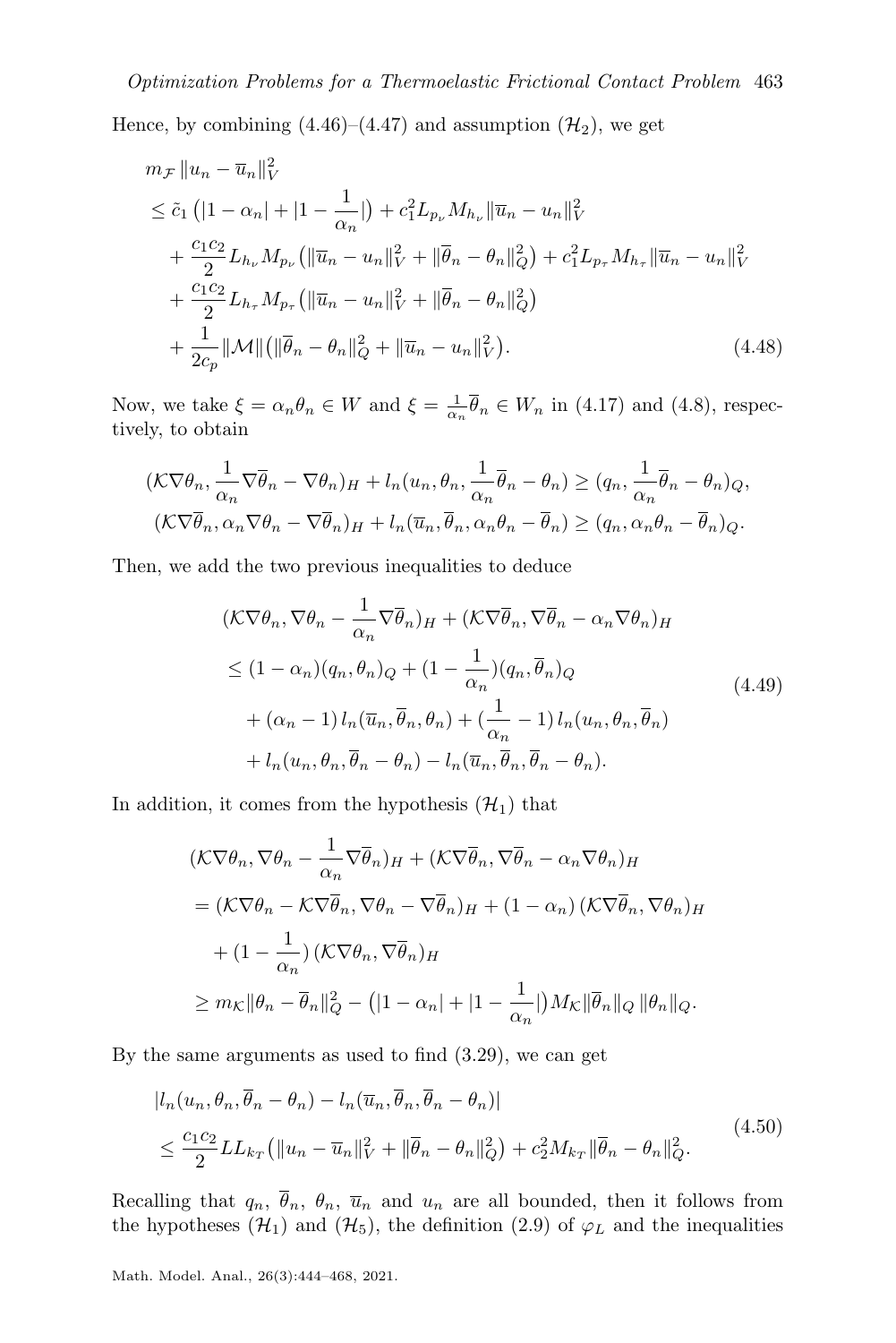$(4.49)$ – $(4.50)$  that, there exists a nonnegative constant  $\tilde{c}_2$  such that

<span id="page-20-1"></span>
$$
m_{\mathcal{K}} \|\theta_n - \overline{\theta}_n\|_{Q}^2 \le \tilde{c}_2 \left( |1 - \alpha_n| + |1 - \frac{1}{\alpha_n}| \right) + c_2^2 M_{k_T} \|\overline{\theta}_n - \theta_n\|_{Q}^2 + \frac{c_1 c_2}{2} L L_{k_T} \left( \|u_n - \overline{u}_n\|_{V}^2 + \|\overline{\theta}_n - \theta_n\|_{Q}^2 \right).
$$
\n(4.51)

Next, we combine  $(4.48)$  and  $(4.51)$  to conclude that there exists a constant  $\tilde{c}_3 > 0$  such that

$$
m_{\mathcal{F}} \|u_n - \overline{u}_n\|_{V}^2 + m_{\mathcal{K}} \|\overline{\theta}_n - \theta_n\|_{Q}^2 \le \tilde{c}_3 \left( |1 - \alpha_n| + |1 - \frac{1}{\alpha_n}| \right)
$$
  
+ 
$$
\max(\frac{1}{2c_p}, \frac{c_1c_2}{2}, c_1^2) L_1 \|u_n - \overline{u}_n\|_{V}^2 + \max(\frac{1}{2c_p}, c_2^2, \frac{c_1c_2}{2}) L_2 \|\overline{\theta}_n - \theta_n\|_{Q}^2,
$$

where the constants  $L_1$  and  $L_2$  are previously defined (see page 12). Keeping in mind conditions  $(3.1)$ , then there exists a nonnegative constant c such that

$$
||u_n - \overline{u}_n||_V^2 + ||\overline{\theta}_n - \theta_n||_Q^2 \le c (|1 - \alpha_n| + |1 - \frac{1}{\alpha_n}|). \tag{4.52}
$$

Finally, from [\(4.14\)](#page-12-12), we get  $\alpha_n = \frac{\theta_F}{\theta_n}$  $\frac{\partial F}{\partial F_n} \to 1$ , and then [\(4.52\)](#page-20-2) leads to

<span id="page-20-2"></span>
$$
||u_n - \overline{u}_n||_V + ||\overline{\theta}_n - \theta_n||_Q \to 0,
$$

which concludes the proof of Lemma [3.](#page-12-9)  $\Box$ 

Now, we have all the ingredients to provide the proof of Theorem [2.](#page-12-0) Let  $n \in \mathbb{N}$ , we denote by  $(u, \theta)$ ,  $(u_n, \theta_n)$  and  $(\overline{u}_n, \overline{\theta}_n)$ , the solutions of the problems  $(\mathcal{PV})$  $(\mathcal{PV})$  $(\mathcal{PV})$ ,  $(\mathcal{PV}_n)$  $(\mathcal{PV}_n)$  $(\mathcal{PV}_n)$  and  $(\overline{\mathcal{PV}}_n)$ , respectively. We know that

$$
||u_n - u||_V + ||\theta_n - \theta||_Q \le ||u_n - \overline{u}_n||_V + ||\overline{u}_n - u||_V + ||\theta_n - \overline{\theta}_n||_Q + ||\overline{\theta}_n - \theta||_Q.
$$

Hence, it follows from Lemma [3](#page-12-9) that [\(4.15\)](#page-12-13) holds, and thus ends the proof of Theorem [2.](#page-12-0)

#### <span id="page-20-0"></span>5 Optimization problem

In the previous section, we have seen that for given loading functions  $f_0$ ,  $f_2$ ,  $q_0, g, S$  and  $\theta_F$ , Problem ([PV](#page-5-2)) has a unique solution  $(u, \theta)$ . So, each of these quantities could play the role of controlling the inequalities of this Problem.

Now, we would like to study an optimization problem which is described by the following construction. Let  $\beta$  and  $\delta$  be one or a part of the problem's data such that

$$
\beta \cap \delta = \emptyset, \quad \beta \cup \delta = \{f_0, f_2, q_0, g, S, \theta_F\}.
$$

To guarantee the conditions of Theorem [2,](#page-12-0) we assume that  $\beta \in T$  and  $\delta \in T'$ , where  $T$  and  $T'$  are subsets of two appropriate Hilbert spaces  $Z$  and  $Z'$ . For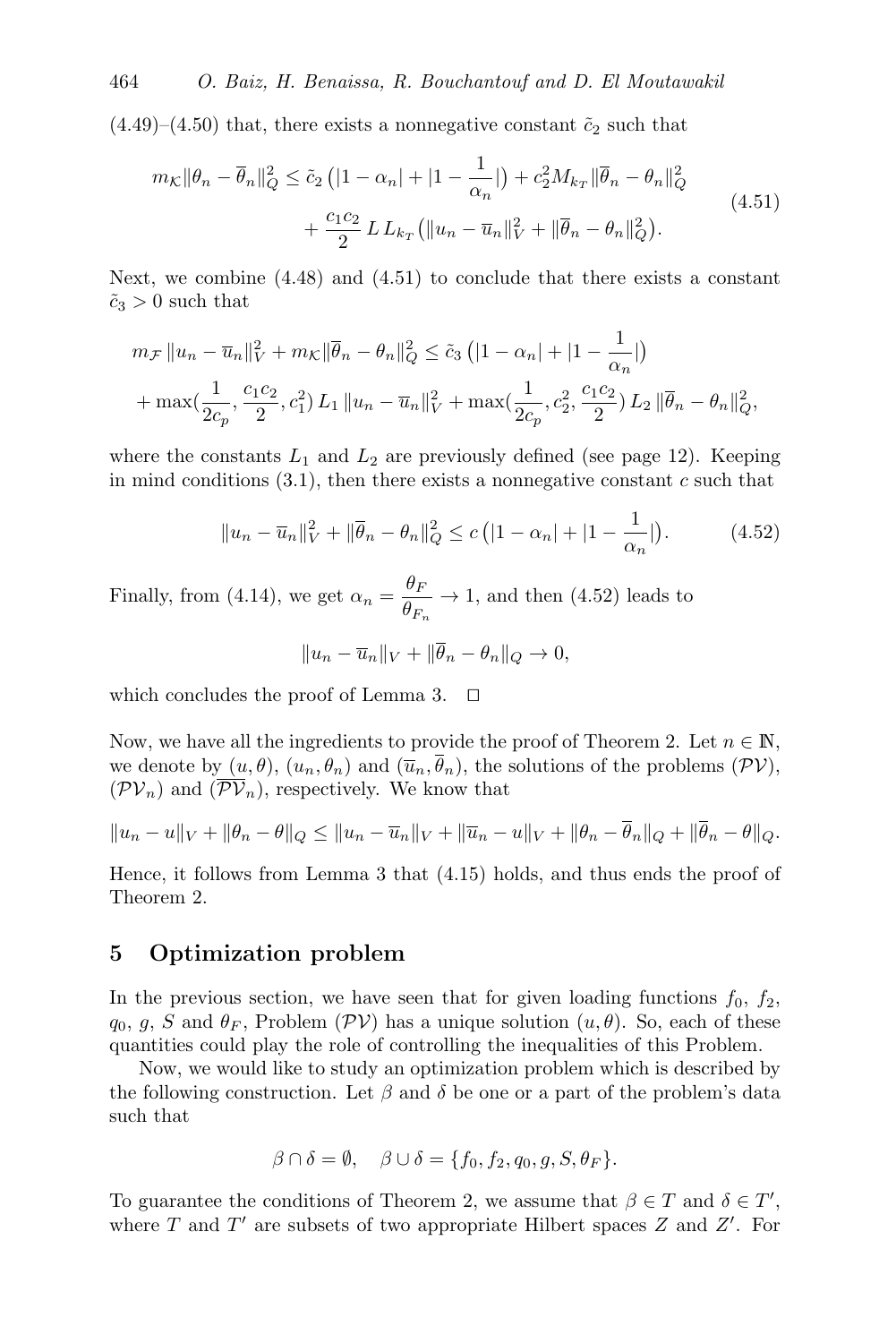a given  $\delta$ , we want to act through a good choice of  $\beta$ , and then the solution of Problem ( $\mathcal{PV}$  $\mathcal{PV}$  $\mathcal{PV}$ ), which of course depends on the data  $\beta \cup \delta$ , is now considered as function of  $\beta$ . Hence, we denote it in what follows by  $(u(\beta), \theta(\beta))$ . Next, we consider a the cost functional  $\mathcal{L}: X \to \mathbb{R}$ , and the following minimization problem.

Problem  $[\mathcal{PO}]$ . Given  $\delta \in T'$ , find  $\beta \in T$  such that

<span id="page-21-10"></span><span id="page-21-1"></span><span id="page-21-0"></span>
$$
\mathcal{L}(u(\beta^*), \theta(\beta^*)) = \min_{\beta \in T} \mathcal{L}(u(\beta), \theta(\beta)).
$$
\n(5.1)

We note here that for a given  $\delta \in T'$ , the mapping  $\beta \mapsto (\beta, \delta)$  is linear continuous for the strong topologies, and then it is also continuous for the weak topologies.

The main result of this section is stated as follows.

Theorem 3. We assume that the following hypotheses hold,

$$
T \text{ is a bounded weakly closed subset of the space } Z, \tag{5.2}
$$

$$
\mathcal{L}: X \to \mathbb{R} \text{ is a lower semicontinuous function.} \tag{5.3}
$$

Then, for each  $\delta \in T'$ , Problem ([PO](#page-21-1)) has at least one solution  $\beta^* \in T$ .

<span id="page-21-7"></span>*Proof.* For  $\delta \in T'$  given, we consider  $\vartheta = \inf_{\beta \in T'} \mathcal{L}(u(\beta), \theta(\beta))$  and  $(\beta_n) \subset T$  the  $\beta \in T$ minimizing sequence for the functional  $\mathcal{L}$ . Then, it comes from the definition of  $\mathcal L$  that

<span id="page-21-5"></span><span id="page-21-2"></span>
$$
\lim \mathcal{L}(u(\beta_n), \theta(\beta_n)) = \vartheta. \tag{5.4}
$$

From hypothesis [\(5.2\)](#page-21-2), T is bounded subset in Z, and hence  $(\beta_n)$  is a bounded sequence in Z. Thus, there exist  $\beta^* \in Z$  and a subsequence of  $(\beta_n)$ , still denoted  $(\beta_n)$ , such that

<span id="page-21-3"></span>
$$
\beta_n \rightharpoonup \beta^* \quad \text{in} \quad Z. \tag{5.5}
$$

Moreover, since  $T \subset Z$  is weakly closed, the convergence [\(5.5\)](#page-21-3) implies

<span id="page-21-6"></span><span id="page-21-4"></span>
$$
\beta^* \in T. \tag{5.6}
$$

Then, using the regularity  $(5.6)$ , the convergence  $(5.5)$  and Theorem [2,](#page-12-0) we obtain

$$
(u(\beta_n), \theta(\beta_n)) \to (u(\beta^*), \theta(\beta^*))
$$
 in X.

Keeping in mind hypothesis [\(5.3\)](#page-21-5), we deduce

$$
\liminf \mathcal{L}(u(\beta_n), \theta(\beta_n)) \ge \mathcal{L}(x(\beta^*, \delta)). \tag{5.7}
$$

Next, we combine the previous inequality [\(5.7\)](#page-21-6) and [\(5.4\)](#page-21-7) to get

<span id="page-21-9"></span><span id="page-21-8"></span>
$$
\vartheta \ge \mathcal{L}(u(\beta^*), \theta(\beta^*)). \tag{5.8}
$$

In addition, it follows from [\(5.6\)](#page-21-4) that

$$
\vartheta = \inf_{\beta \in T} \mathcal{L}(u(\beta), \theta(\beta)) \le \mathcal{L}(u(\beta^*), \theta(\beta^*)).
$$
\n(5.9)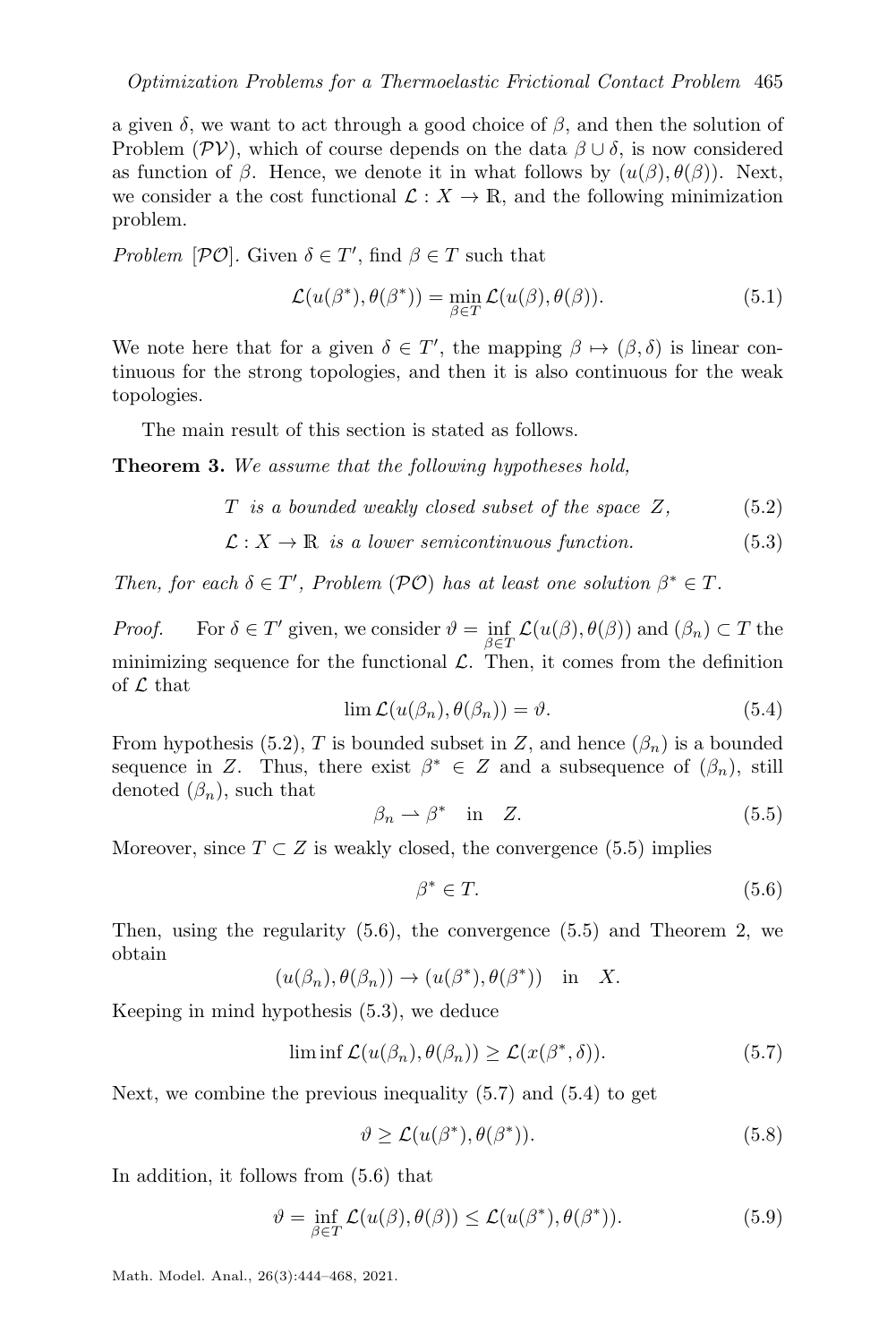Finally, we use [\(5.8\)](#page-21-8) and [\(5.9\)](#page-21-9) to see that [\(5.1\)](#page-21-10) holds, and thus concludes the proof.  $\Box$ 

We could as well consider various examples of cost function in which we can obtain analogous results without any additional difficulties. For instance, we take two examples of optimization problems for which the existence results provided by Theorem [3.](#page-21-0)

*Example 1.* A first example of Problem  $(\mathcal{P}\mathcal{O})$  can be obtained by taking

$$
\beta = (f_2, S, g, \theta_F), \quad \delta = (f_0, q_0), Z = L^2(\Gamma_2)^d \times L^2(\Gamma_3) \times L^2(\Gamma_3 \cup \Gamma_4) \times \mathbb{R}, \quad Z' = L^2(\Omega)^d \times L^2(\Omega), T = \{ \beta \in Z, \ \|\beta\|_Z \le C \}, \quad T' = Z',
$$

where  $C$  is a nonnegative constant, and the following cost function

$$
\mathcal{L}(v,\xi) = \int_{\Omega} (\|\sigma(v,\xi)\|^2 + \|q_T(\xi)\|^2) dx \quad \forall (v,\xi) \in V \times Q,
$$

where  $\sigma(v,\xi) = \mathcal{F}\varepsilon(v) - \mathcal{M}\xi$  and  $q_T(\xi) = -\mathcal{K}\xi$ . The mechanical interpretation is the following; given a contact process of the form  $(2.1)$ – $(2.6)$ , with the data  $(f_0, q_0) \in T'$ , we are looking for a traction  $f_2^*$ , a friction bound  $S^*$ , a gap function  $g^*$  and a foundation's temperature  $\theta_F^*$  such that the corresponding stress in the body and heat flux are as small as possible.

We note that  $T$  is a bounded weakly closed subset of  $Z$  and hence it satisfies condition [\(5.2\)](#page-21-2). Moreover, since the function  $\mathcal{L}: X \to \mathbb{R}$  is continuous, it is a fortiori lower semicontinuous function, and then, it satisfies condition [\(5.3\)](#page-21-5). Therefore, Theorem [3](#page-21-0) guarantees the existence of solutions to the corresponding optimization problem.

*Example 2.* In second example of Problem  $(\mathcal{P}\mathcal{O})$ , we consider

$$
\beta = f_2, \quad \delta = (f_0, q_0, g, \theta_F), Z = L^2(\Gamma_2)^d, \quad Z' = L^2(\Omega)^d \times L^2(\Omega) \times L^2(\Gamma_3 \cup \Gamma_4) \times \mathbb{R}, T = \{ \beta \in Z, ||\beta||_Z \le C \}, \ T' = \{ \delta \in Z', g_0 \le g \le g_1 \text{ et } \theta_0 \le \theta_F \le \theta_1 \}, \mathcal{L}(v, \xi) = \int_{\Gamma_4} (||v_\nu - u_d||^2 + ||\xi - \theta_d||^2) da, \quad \forall (v, \xi) \in V \times Q,
$$

where C,  $g_0, g_1, \theta_0$  and  $\theta_1$  are nonnegative constants such that  $g_0 \leq g_1, \theta_0 \leq \theta_1$ ,  $u_d \in L^2(\Gamma_4)$  and  $\theta_d \in L^2(\Gamma_4)$  are given. We want to find the surface traction  $f_2$  acting on  $\Gamma_2$  which leads to the desired displacement field  $u_d$  and desired temperature  $\theta_d$  on the part  $\Gamma_4$ .

It easy to see that  $T$  is a bounded weakly closed subset of  $Z$ , and hence it satisfies the condition [\(5.2\)](#page-21-2). In addition, since  $\mathcal{L}: X \to \mathbb{R}$  is continuous, it is a fortiori lower semicontinuous, and then it satisfies condition [\(5.3\)](#page-21-5). Finally, Theorem [3](#page-21-0) guarantees the existence of solutions to the corresponding optimization problem.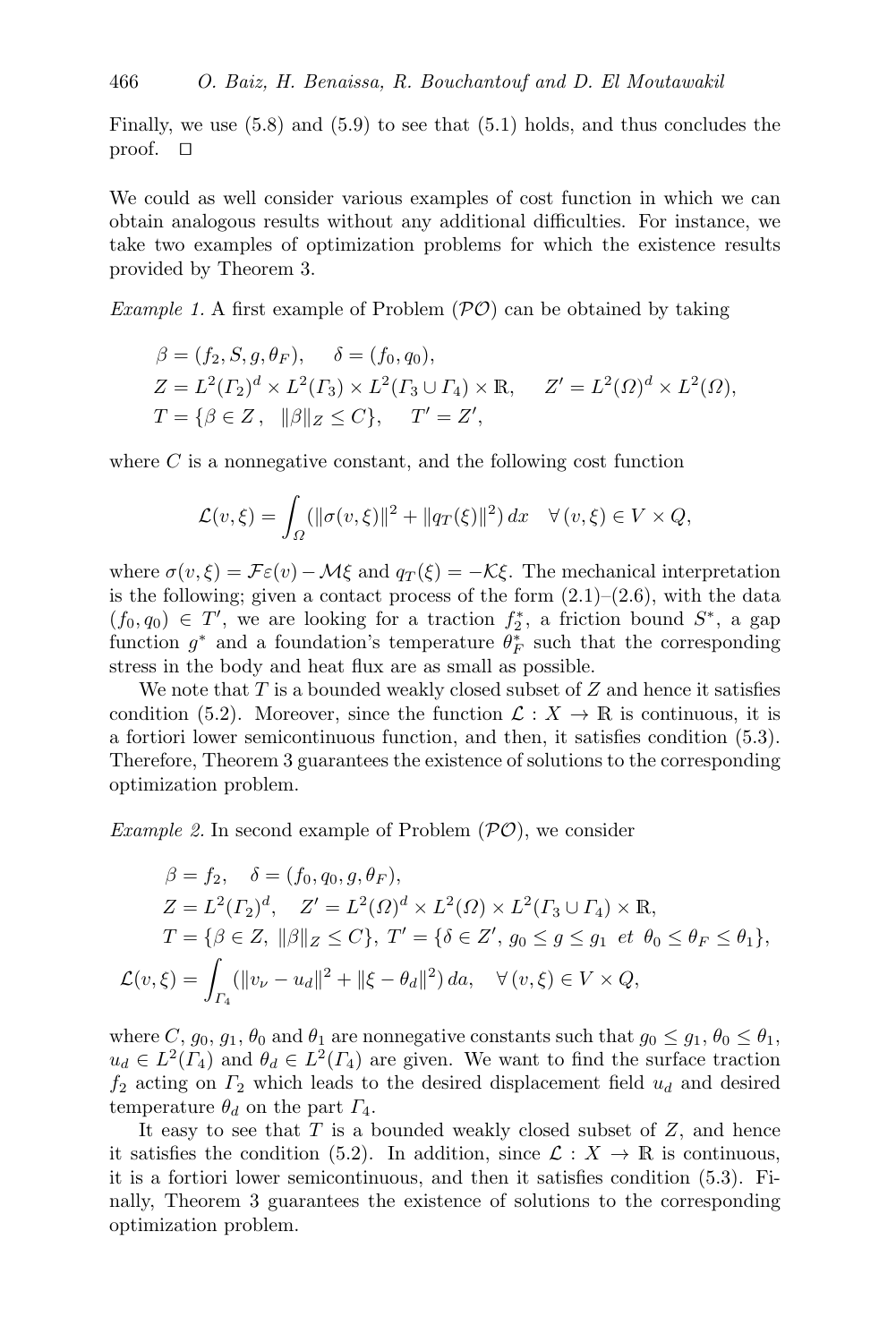#### References

- <span id="page-23-10"></span>[1] A. Amassad, D. Chenais and C. Fabre. Optimal control of an elastic contact problem involving tresca friction law. Nonlinear Anal. Theory Methods Appl.,  $48(8):1107-1135$ , 2002. [https://doi.org/10.1016/S0362-546X\(00\)00241-8.](https://doi.org/10.1016/S0362-546X(00)00241-8)
- <span id="page-23-0"></span>[2] A. Amassad, K.L. Kuttler, M. Rochdi and M. Shillor. Quasi-static thermoviscoelastic contact problem with slip dependent friction coefficient. Math. Comput.  $Model., 36(7-8): 839-854, 2002.$  [https://doi.org/10.1016/S0895-7177\(02\)00231-5.](https://doi.org/10.1016/S0895-7177(02)00231-5)
- <span id="page-23-1"></span>[3] L. E. Andersson, A. Klarbring, J. R. Barber and M. Ciavarella. On the existence and uniqueness of steady state solutions in thermoelastic contact with frictional heating. In Proceedings of the Royal Society A Mathematical, Physical and Engineering Sciences, volume 461, pp. 1261–1282, 2005. [https://doi.org/10.1098/rspa.2004.1398.](https://doi.org/10.1098/rspa.2004.1398)
- <span id="page-23-2"></span>[4] M. Campo and J. Fernández. Numerical analysis of a quasistatic thermoviscoelastic frictional contact problem. J. Comput. Mech., 35:459–469, 2005. [https://doi.org/10.1007/s00466-004-0635-4.](https://doi.org/10.1007/s00466-004-0635-4)
- <span id="page-23-14"></span>[5] M. Couderc and M. Sofonea. An elastic frictional contact problem with unilateral constraint. Mediterr. J. Math., 15(195), 2018. [https://doi.org/10.1007/s00009-](https://doi.org/10.1007/s00009-018-1243-4) [018-1243-4.](https://doi.org/10.1007/s00009-018-1243-4)
- <span id="page-23-3"></span>[6] G. Duvaut. Free boundary problem connected with thermoelasticity and unilateral contact. In Free boundary problems, volume 2 of Free boundary problems, pp. 217–236, Roma, 1980.
- <span id="page-23-4"></span>[7] C. Eck and J. Jarušek. Existence of solutions to a nonlinear coupled thermoviscoelastic contact problem with small coulomb friction. Applied Nonlinear Analysis, Springer, Boston, 2002.
- <span id="page-23-5"></span>[8] A.S. El-Karamany and M.A. Ezzat. On the boundary integral formulation of thermo-viscoelasticity theory. International Journal of Engineering Science,  $40(17):1943-1956$ , 2002. [https://doi.org/10.1016/S0020-7225\(02\)00043-5.](https://doi.org/10.1016/S0020-7225(02)00043-5)
- <span id="page-23-6"></span> $[9]$  J.L. Lions. Contrôle optimal de systèmes gouvernés par des équations aux dérivées partielles. Dunod, Paris, 1968.
- <span id="page-23-15"></span>[10] J.L. Lions and E. Magenes. *Problèmes aux limites non homogènes et applications*. Dunod, Paris, 1968.
- <span id="page-23-11"></span>[11] A. Matei and S. Micu. Boundary optimal control for nonlinear antiplane problems. Nonlinear Anal. Theory Methods Appl., 74(5):1641–1652, 2011. [https://doi.org/10.1016/j.na.2010.10.034.](https://doi.org/10.1016/j.na.2010.10.034)
- <span id="page-23-12"></span>[12] A. Matei and S. Micu. Boundary optimal control for a frictional contact problem with normal compliance. Appl. Math. Optim., 78:379–401, 2018. [https://doi.org/10.1007/s00245-017-9410-8.](https://doi.org/10.1007/s00245-017-9410-8)
- <span id="page-23-13"></span>[13] A. Matei, S. Micu and C. Nită. Optimal control for antiplane frictional contact problems involving nonlinearly elastic materials of hencky type. Math. Mech. Solids, 23(3):308–328, 2017. [https://doi.org/10.1177/1081286517718605.](https://doi.org/10.1177/1081286517718605)
- <span id="page-23-7"></span>[14] F. Mignot. Contrôle dans les inéquations variationnelles elliptiques. Jou. Func. Anal.,  $22(2):130-185$ , 1976. [https://doi.org/10.1016/0022-1236\(76\)90017-3.](https://doi.org/10.1016/0022-1236(76)90017-3)
- <span id="page-23-8"></span>[15] F. Mignot and J.P. Puel. Optimal control in some variational inequalities. SIAM J. Control Optim., 22(3):466–476, 1984. [https://doi.org/10.1137/0322028.](https://doi.org/10.1137/0322028)
- <span id="page-23-9"></span>[16] P. Neittaanmaki, J. Sprekels and D. Tiba. Optimization of Elliptic Systems: Theory and Applications. Springer Monographs in Mathematics. Springer-Verlag, New York, 2006.